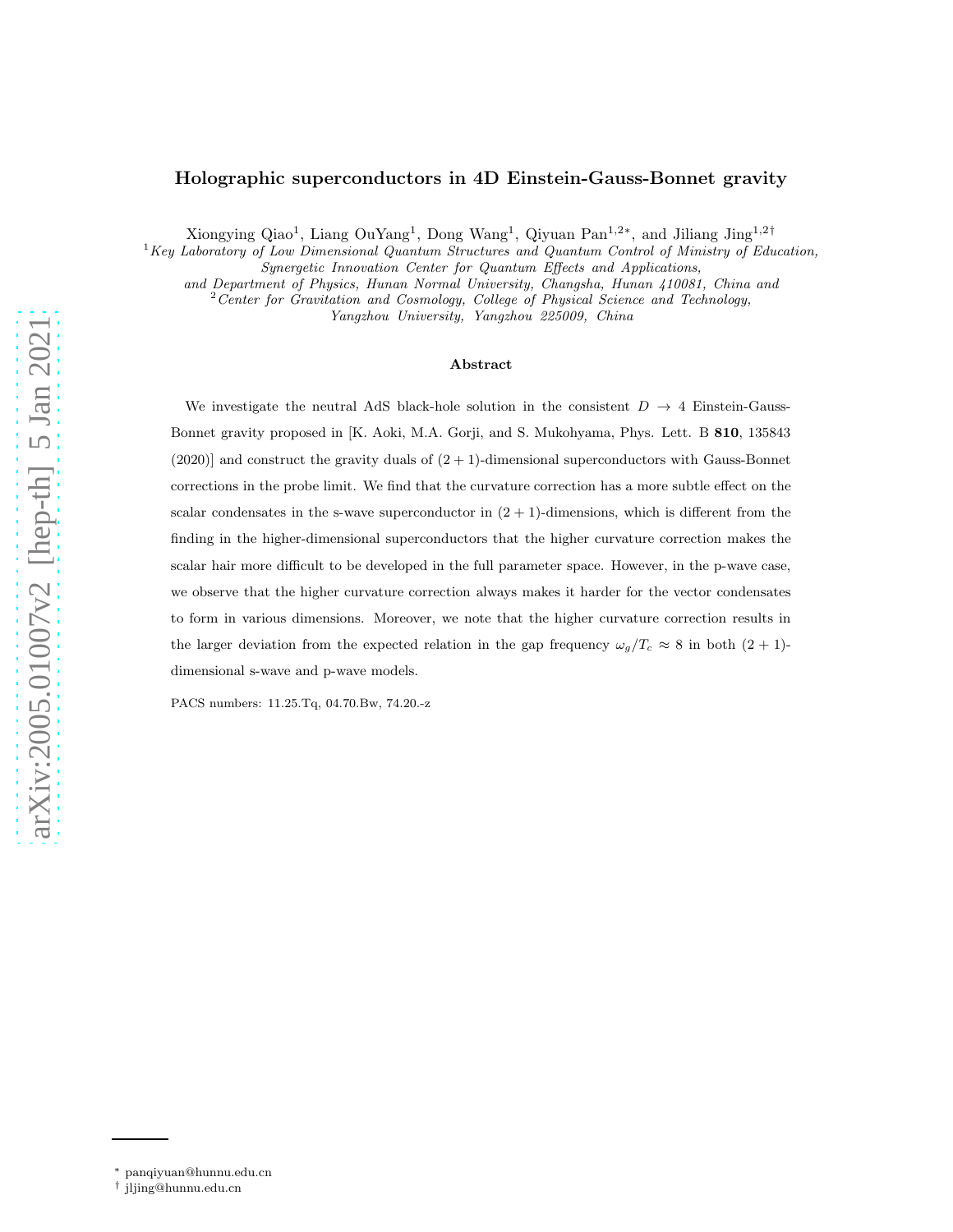#### I. INTRODUCTION

In condensed matter physics, the mechanism leading to superconductivity with high critical temperature, which can not be described by the conventional Bardeen-Cooper-Schrieffer (BCS) theory [\[1\]](#page-15-0), is still unclear. However, recently developed holographic superconductor models, have been used to give some insights into the pairing mechanism in the high-temperature superconductor systems [\[2](#page-15-1)[–5\]](#page-15-2). According to the anti-de Sitter/conformal field theory (AdS/CFT) correspondence, which relates strongly coupled systems to weakly coupled systems  $[6]$ , Gubser presented the spontaneous symmetry breaking of the  $U(1)$  symmetry for an Abelian Higgs model coupled to the gravity theory with a negative cosmological constant [\[7](#page-15-4)], and Hartnoll et al. reproduced the properties of a  $(2 + 1)$ -dimensional s-wave superconductor in the  $(3 + 1)$ -dimensional holographic superconductor model based on the framework of usual Maxwell electrodynamics [\[8\]](#page-15-5). To go a step further, the p-wave holographic superconductivity was realized by introducing an  $SU(2)$  Yang-Mills field into the bulk [\[9\]](#page-15-6) while the d-wave holographic superconductor was constructed by introducing a charged massive spin two field propagating in the bulk [\[10,](#page-15-7) [11\]](#page-15-8). Especially, introducing a charged vector field into an Einstein-Maxwell theory [\[12](#page-15-9)], Cai et al. developed a novel p-wave holographic superconductor model which is a generalization of the  $SU(2)$  model with a general mass and gyromagnetic ratio [\[13\]](#page-15-10). Considering the application of the Mermin-Wagner theorem to the holographic superconductors, Gregory et al. constructed holographic superconductors in the five-dimensional Einstein-Gauss-Bonnet gravity in the probe limit where the backreaction of matter fields on the spacetime metric is neglected [\[14\]](#page-15-11). It was observed that the higher curvature correction makes the scalar condensates harder to form and causes the behavior of the claimed universal ratio  $\omega/T_c \approx 8$  [\[15\]](#page-15-12) unstable. Note that this conclusion still holds in higher dimensions [\[16](#page-15-13)] and beyond the probe limit [\[17](#page-15-14)[–19](#page-16-0)]. Other generalized investigations based on the effects of the curvature correction on the holographic dual models can be found, for example, in Refs. [\[20](#page-16-1)[–35](#page-16-2)].

All the studies mentioned above concerning the holographic dual models with the curvature correction are based on the Einstein-Gauss-Bonnet gravity in dimensions  $D \geq 5$ , where we find that the higher curvature corrections make it harder for the scalar [\[14,](#page-15-11) [16](#page-15-13)[–28](#page-16-3)] or vector [\[29](#page-16-4)[–35\]](#page-16-2) hair to form. As pointed out by Gregory et al. in [\[14\]](#page-15-11), one can expect this tendency to be the same even in  $(2 + 1)$ -dimensions, however, it remains obscure to what extent this suppression affects the physics of holographic superconductors in  $(2+1)$ -dimensions. It now seems likely that we can investigate the influence of the curvature correction on the  $(2+1)$ -dimensional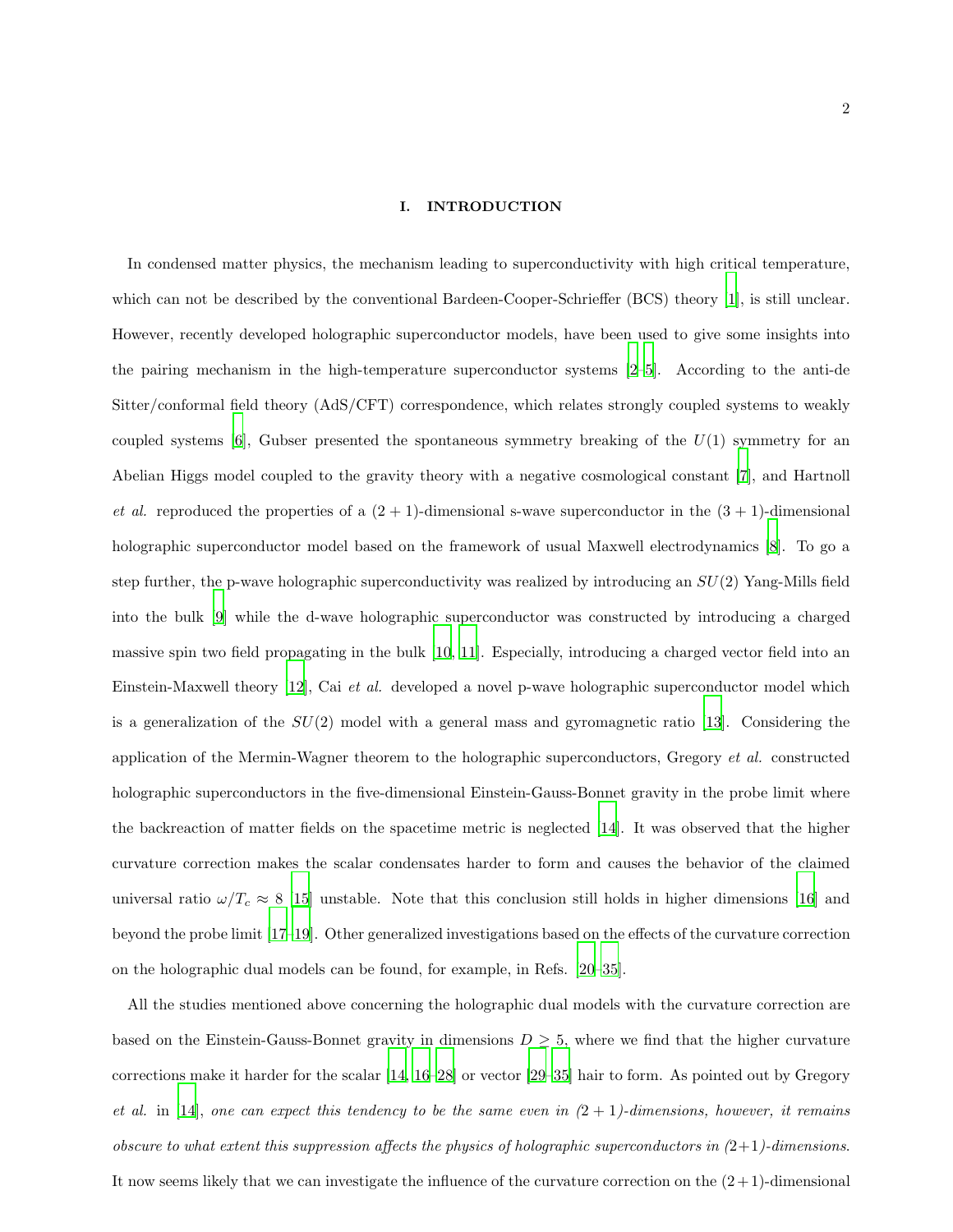superconductors because of the recently introduced Einstein-Gauss-Bonnet gravity in four dimensions [\[36\]](#page-16-5). Rescaling the Gauss-Bonnet coupling constant  $\alpha \to \alpha/(D-4)$  and taking the limit  $D \to 4$  [\[36\]](#page-16-5), Glavan and Lin formulated the novel four-dimensional (4D) Einstein-Gauss-Bonnet gravity and reported several appealing new predictions of this theory, including the singularity resolution for spherically symmetric solutions. Extending the investigation to the AdS space, the authors obtained the charged AdS black-hole solution in the 4D Einstein-Gauss-Bonnet Gravity [\[37\]](#page-16-6) and Einstein-Lovelock gravity [\[38\]](#page-16-7). Interestingly, the solution of the same form has been presented in the conformal anomaly inspired gravity [\[39\]](#page-16-8). Along this line, the Einstein-Gauss-Bonnet gravity in the 4D spacetime has been explored extensively on various aspects, including the exact solutions [\[40](#page-16-9)[–48](#page-16-10)], the quasinormal modes and stability [\[49](#page-16-11)[–58\]](#page-16-12), the observable shadows [\[59](#page-16-13)[–64\]](#page-16-14), the geodesics and gravitational lensing [\[65](#page-16-15)[–69\]](#page-16-16), and the thermodynamics and cosmic censorship conjecture [\[70](#page-16-17)[–77](#page-16-18)].

However, the original claim of Ref. [\[36\]](#page-16-5) is clearly in contradiction with the Lovelock theorem, and some subtleties and criticisms on the  $D \to 4$  limit were revealed in [\[78](#page-17-0)[–82\]](#page-17-1), concluding that there is no pure fourdimensional Einstein-Gauss-Bonnet gravity [\[83\]](#page-17-2). In Refs. [\[84,](#page-17-3) [85\]](#page-17-4), the authors proposed the "regularized" versions of the 4D Einstein-Gauss-Bonnet gravity, i.e., the scalar-tensor description of the  $D \rightarrow 4$  limit of the Einstein-Gauss-Bonnet gravity, which can be described effectively by a particular subclass of the Horndeski theory. Other investigations based on the regularized 4D Einstein-Gauss-Bonnet gravity can be found, for example, in Refs. [\[86,](#page-17-5) [87](#page-17-6)]. However, Kobayashi pointed out that the regularized 4D Einstein-Gauss-Bonnet gravity contains an additional dynamical scalar field but the scalar field lacks the quadratic kinetic term, which leads to the infinite strong coupling problem [\[88\]](#page-17-7). In Ref. [\[89\]](#page-17-8), this issue was also discussed by Bonifacio et al. in detail. Fortunately, using the Arnowitt-Deser-Misner (ADM) decomposition, Aoki et al. proposed a novel four-dimensional theory that serves as a consistent realization of the  $D \to 4$  limit of the Einstein-Gauss-Bonnet gravity with two dynamical degrees of freedom by breaking the temporal diffeomorphism invariance [\[90\]](#page-17-9). In particular, it was found that the Friedmann-Lemaître-Robertson-Walker (FLRW) and black hole solutions obtained in [\[36\]](#page-16-5) are solutions of this well-defined theory, which has been checked explicitly in [\[91\]](#page-17-10). In Ref. [\[92\]](#page-17-11), Konoplya et al. investigated the grey-body factor for Dirac, electromagnetic and gravitational fields, and estimated the intensity of Hawking radiation and lifetime for asymptotically flat black holes in this consistent theory. More recently, the authors of Ref. [\[93\]](#page-17-12) studied the inflationary gravitational waves in the consistent  $D \rightarrow 4$  Einstein-Gauss-Bonnet gravity and found a new attractor regime which they called the Gauss-Bonnet attractor as the dominant contribution coming from the Gauss-Bonnet term.

In this work, we will use the consistent theory of the  $D \to 4$  Einstein-Gauss-Bonnet gravity [\[90](#page-17-9)] to give the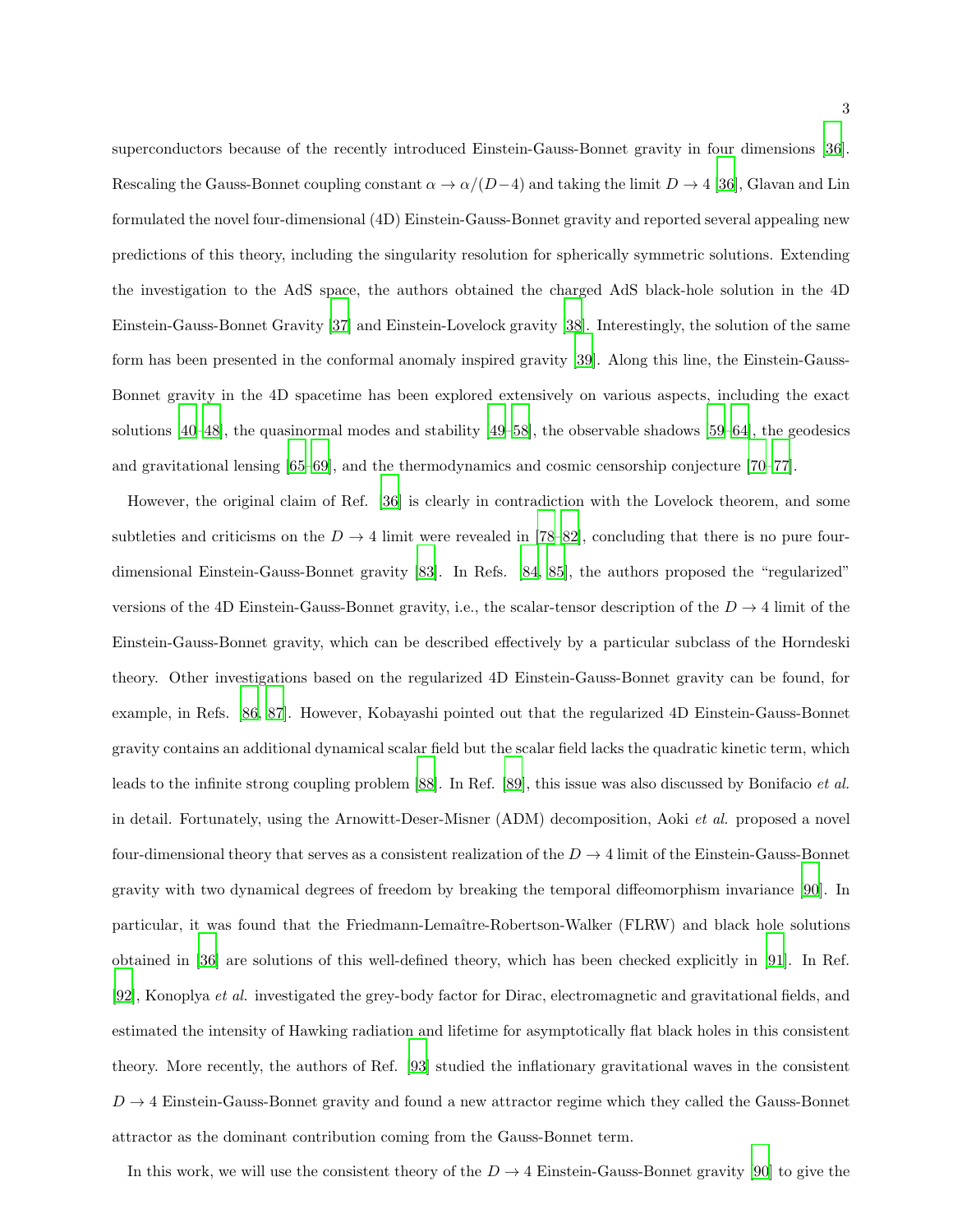4D Gauss-Bonnet-AdS black hole solution, which is proved out to be the solution obtained via the naive  $D \rightarrow 4$ limit of the higher-dimensional theory (by setting the charge  $Q = 0$ ) [\[37,](#page-16-6) [38\]](#page-16-7) as well as the scalar-tensor theories with the Gauss-Bonnet term [\[84,](#page-17-3) [85](#page-17-4)]. Considering the increasing interest in study of the 4D Einstein-Gauss-Bonnet gravity, we are going to examine the influence of the curvature correction on the  $(2 + 1)$ -dimensional superconductor models which has not been studied as far as we know. We will give a more complete picture of how the curvature correction affects the condensate for the scalar/vector operator and the conductivity by introducing the s-wave and p-wave holographic superconductors with Gauss-Bonnet corrections in four dimensions, and compare the result with that given in the higher-dimensional Gauss-Bonnet superconductors. In order to avoid the complex computation and extract the main physics, we will concentrate on the probe limit neglecting backreaction of the spacetime.

The plan of the work is the following. In Sec. II we will present the 4D neutral AdS black-hole solution in the Einstein-Gauss-Bonnet gravity by using the consistent  $D \to 4$  Einstein-Gauss-Bonnet gravity proposed in [\[90\]](#page-17-9), which can also be obtained from Ref. [\[38\]](#page-16-7) by setting the charge  $Q = 0$ . In Sec. III we will construct the s-wave holographic superconductors in the 4D Einstein-Gauss-Bonnet gravity and investigate the effect of the curvature correction on the  $(2 + 1)$ -dimensional superconductors. In Sec. IV we will explore the p-wave cases. We will conclude in the last section with our main results.

#### II. 4D GAUSS-BONNET-ADS BLACK HOLES

For the consistent theory of the four-dimensional Einstein-Gauss-Bonnet gravity, we can write the metric in the ADM formalism as

$$
ds^{2} = g_{\mu\nu}dx^{\mu}dx^{\nu} = -N^{2}dt^{2} + \gamma_{ij}(dx^{i} + N^{i}dt)(dx^{j} + N^{j}dt),
$$
\n(1)

with the lapse function N, shift vector  $N^i$  and spatial metric  $\gamma_{ij}$ . And we can express the gravitational action as [\[90,](#page-17-9) [91](#page-17-10), [93](#page-17-12)]

$$
S = \int dt d^3x N \sqrt{\gamma} \mathcal{L}_{\text{EGB}}^{4\text{D}}, \tag{2}
$$

with the Lagrangian density

$$
\mathcal{L}_{\rm EGB}^{\rm 4D} = \frac{M_{\rm Pl}^2}{2} \left\{ 2R + \frac{6}{L^2} - \mathcal{M} + \frac{\alpha}{2} \left[ 8R^2 - 4R\mathcal{M} - \mathcal{M}^2 - \frac{8}{3} \left( 8R_{ij}R^{ij} - 4R_{ij}\mathcal{M}^{ij} - \mathcal{M}_{ij}\mathcal{M}^{ij} \right) \right] \right\} \,,
$$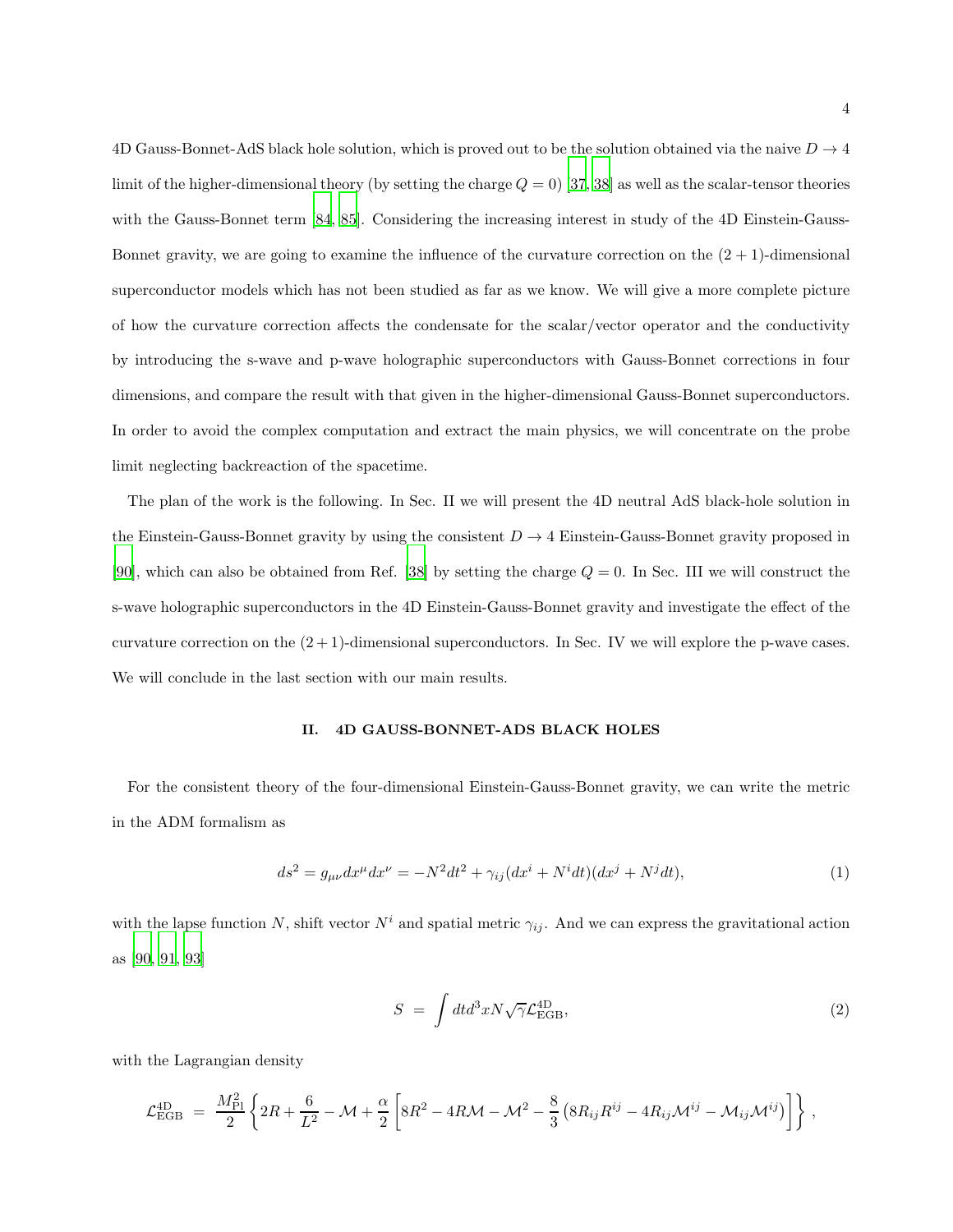where  $M_{\rm Pl}^2 = (8\pi G)^{-1}$  is the reduced Planck mass. R and  $R_{ij}$  are respectively the Ricci scalar and Ricci tensor of the spatial metric, and

$$
\mathcal{M}_{ij} \equiv R_{ij} + \mathcal{K}^k{}_k \mathcal{K}_{ij} - \mathcal{K}_{ik} \mathcal{K}^k{}_j, \qquad \mathcal{M} \equiv \mathcal{M}^i{}_i, \qquad (3)
$$

with

<span id="page-4-0"></span>
$$
\mathcal{K}_{ij} \equiv \frac{1}{2N} \left[ \dot{\gamma}_{ij} - 2D_{(i}N_{j)} - \gamma_{ij}D^{2}\lambda_{\text{GF}} \right],\tag{4}
$$

where a dot denotes the derivative with respect to the time  $t$ , and  $D_i$  represents the covariant derivative compatible with the spatial metric.

Considering the four-dimensional topological black hole, we take the metric ansatz

$$
N = e^{A(r)}, \qquad N^{i} = 0, \qquad \gamma_{ij} = \text{diag}(e^{2B(r)}, r^{2}, r^{2}H^{(k)})
$$
(5)

with

$$
H^{(k)} = \begin{cases} \sinh^2 \theta, & k = -1; \\ 1, & k = 0; \\ \sin^2 \theta, & k = 1. \end{cases}
$$
 (6)

For the symmetric static backgrounds, we can set the Lagrange multiplier  $\lambda_{\rm GF}$  to zero in practice and [\(4\)](#page-4-0) reduces to the standard extrinsic curvature [\[91,](#page-17-10) [93](#page-17-12)]. Thus, we get the simple form of the action

$$
S = \frac{\Sigma_k}{8\pi G} \int dt \, dr e^{A+B} \left[ r^3 \varphi \left( 1 + \alpha \varphi \right) + \frac{r^3}{L^2} \right]', \tag{7}
$$

where  $\Sigma_k$  represents the volume,  $\varphi = r^{-2}(k - e^{-2B})$  is the function of r only, and the prime denotes the derivative with respect to  $r$ . Thus, from this action we have [\[94\]](#page-17-13)

$$
e^{A+B} = 1, \quad \varphi(1+\alpha\varphi) + \frac{1}{L^2} = \frac{8\pi GM}{\Sigma_k r^3}.
$$
\n
$$
(8)
$$

Obviously, we can get the exact solution

$$
e^{2A} = e^{-2B} = k + \frac{r^2}{2\alpha} \left( 1 \pm \sqrt{1 + \frac{32\pi\alpha GM}{\Sigma_k r^3} - \frac{4\alpha}{L^2}} \right),\tag{9}
$$

which coincides with the black-hole solution obtained via the naive  $D \to 4$  limit of the higher-dimensional theory (by setting the charge  $Q = 0$ ) [\[37](#page-16-6), [38\]](#page-16-7) as well as the regularized 4D Einstein-Gauss-Bonnet gravity proposed in Refs. [\[84,](#page-17-3) [85\]](#page-17-4). Since we can recover the Schwarzschild-AdS black hole in the limit  $\alpha \to 0$ , we are more interested in the physically interesting solution with the minus sign.

In order to construct a superconductor dual to an AdS black hole configuration in the probe limit, in this work we consider the background of the 4D planar Gauss-Bonnet-AdS black hole

$$
f = e^{2A} = e^{-2B} = \frac{r^2}{2\alpha} \left[ 1 - \sqrt{1 - \frac{4\alpha}{L^2} \left( 1 - \frac{r_+^3}{r^3} \right)} \right],
$$
\n(10)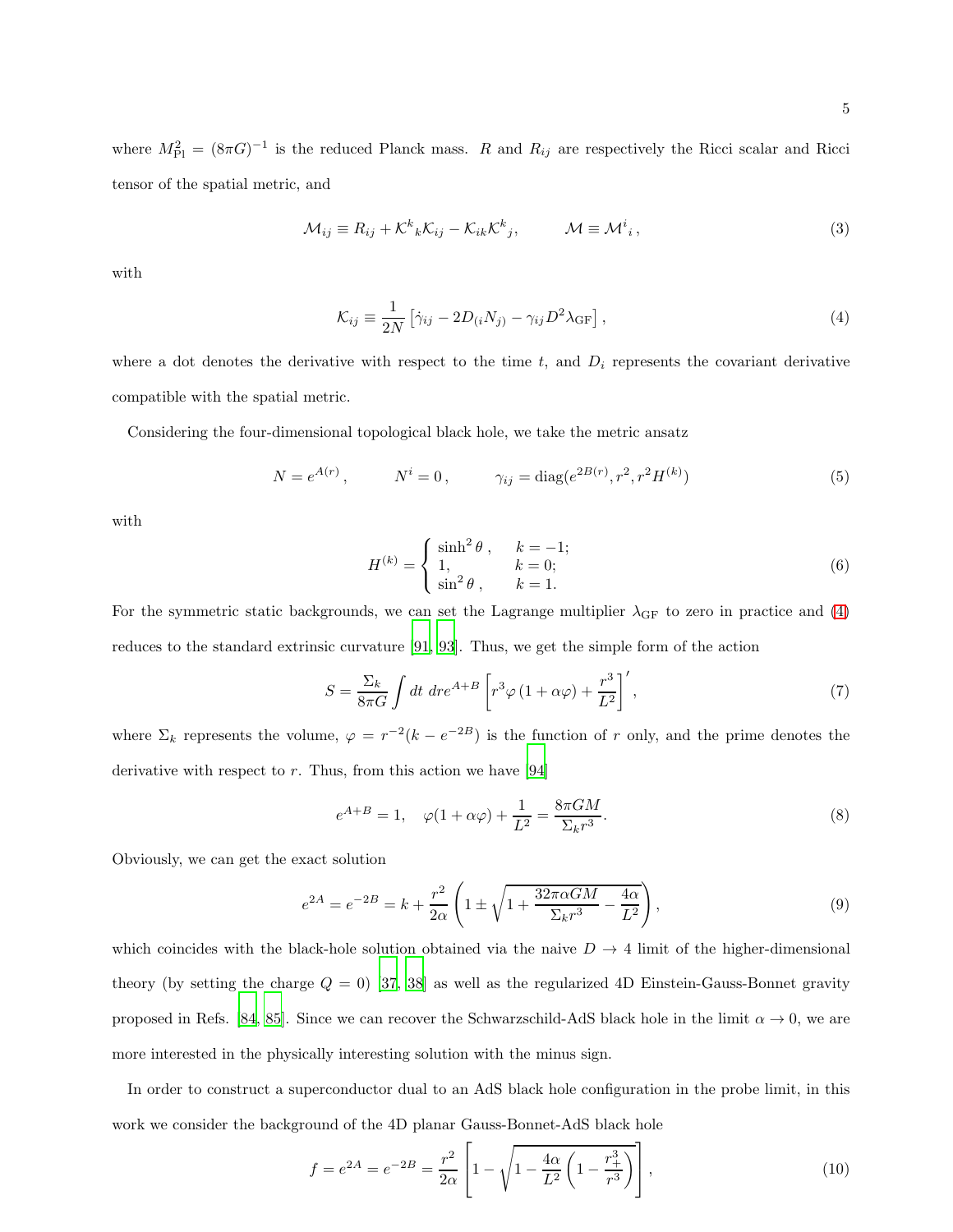where the black hole horizon  $r_+$  is related to the mass M through  $r_+^3 = 8\pi GML^2/\Sigma_0$  with the volume of the Ricci flat space  $\Sigma_0$ . It should be noted that in the asymptotic region, i.e.,  $r \to \infty$ , we find  $f(r) \sim r^2 \left(1 - \sqrt{1 - 4\alpha/L^2}\right) / (2\alpha)$ , which means that, just like the cases  $D \ge 5$ , we can define the effective asymptotic AdS scale by [\[94\]](#page-17-13)

$$
L_{\text{eff}}^2 = \frac{2\alpha}{1 - \sqrt{1 - \frac{4\alpha}{L^2}}},\tag{11}
$$

where the so-called Chern-Simons limit  $\alpha = L^2/4$  [\[95\]](#page-17-14) is the upper bound of the Gauss-Bonnet parameter. For simplicity, in the following we will consider the Gauss-Bonnet parameter in the range  $-L^2/10 \leq \alpha \leq L^2/4$ . We can easily obtain the Hawking temperature of this 4D Gauss-Bonnet-AdS black hole

$$
T = \frac{3r_+}{4\pi L^2},\tag{12}
$$

which will be interpreted as the temperature of the CFT. For convenience, we will scale  $L = 1$  in the following calculation.

### III. S-WAVE HOLOGRAPHIC SUPERCONDUCTORS

We want to know the influence of the curvature correction on the  $(2+1)$ -dimensional superconductors since we have obtained the 4D Gauss-Bonnet-AdS black hole by using the consistent theory proposed in [\[90\]](#page-17-9). In this section, we first introduce the s-wave holographic superconductor models in the 4D Gauss-Bonnet-AdS black hole.

## A. Condensates of the scalar field

We consider a Maxwell field and a charged complex scalar field coupled via the action

$$
S = \int d^4x \sqrt{-g} \left[ -\frac{1}{4} F_{\mu\nu} F^{\mu\nu} - g^{\mu\nu} (\nabla_{\mu}\psi - iqA_{\mu}\psi)(\nabla_{\nu}\psi - iqA_{\nu}\psi)^* - m^2 |\psi|^2 \right]. \tag{13}
$$

Adopting the ansatz for the matter fields  $\psi = |\psi|$ ,  $A_t = \phi$  where  $\psi$ ,  $\phi$  are both real functions of r only, we arrive at the equations of motion

<span id="page-5-0"></span>
$$
\psi'' + \left(\frac{2}{r} + \frac{f'}{f}\right)\psi' + \left(\frac{q^2\phi^2}{f^2} - \frac{m^2}{f}\right)\psi = 0,
$$
\n(14)

<span id="page-5-1"></span>
$$
\phi'' + \frac{2}{r}\phi' - \frac{2q^2\psi^2}{f}\phi = 0,\tag{15}
$$

where the prime denotes differentiation in  $r$ .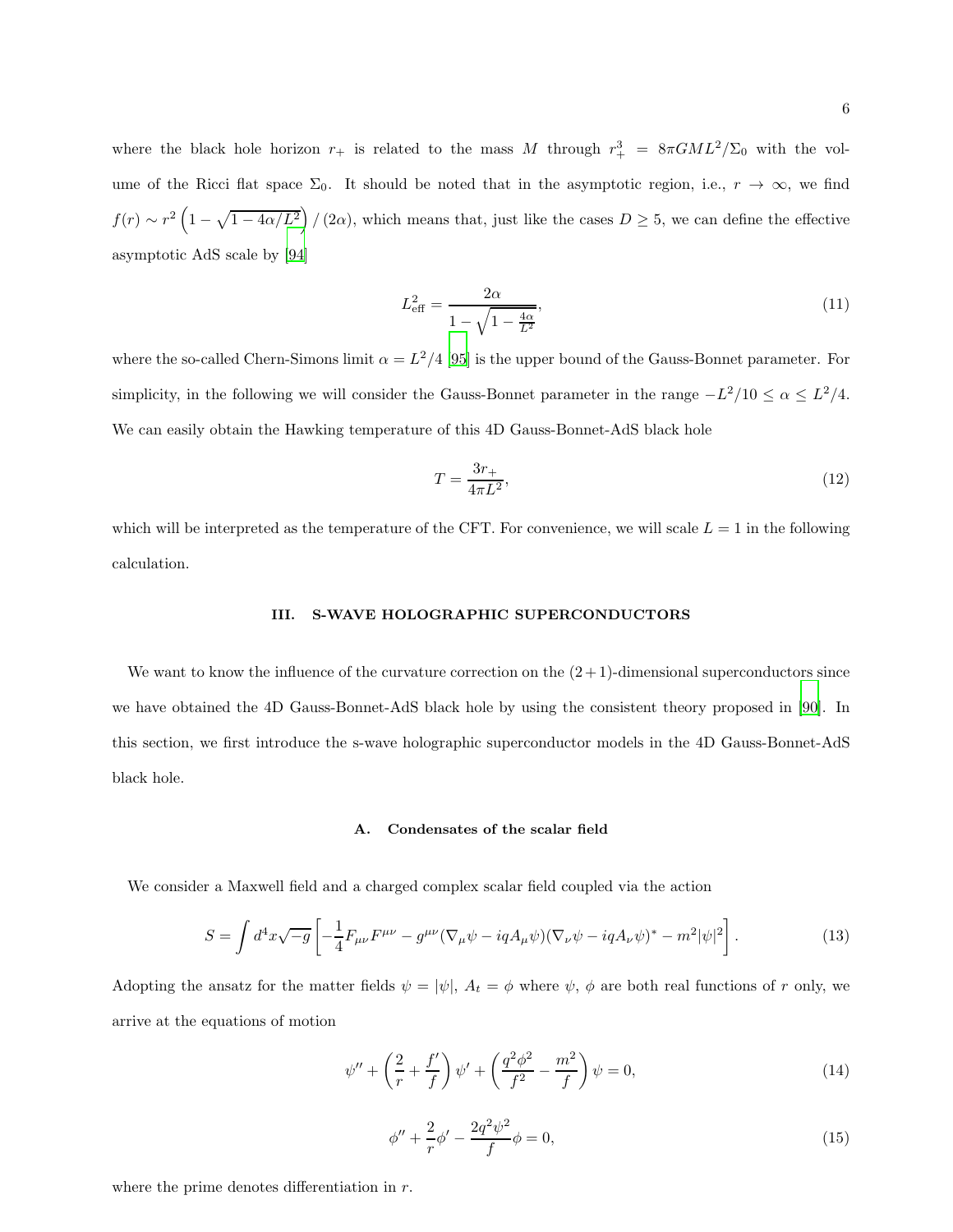To get the solutions in the superconducting phase, i.e.,  $\psi(r) \neq 0$ , we have to count on the appropriate boundary conditions. At the horizon  $r = r_{+}$ , the regularity leads to the boundary conditions  $\psi(r_{+})$  $f'(r_+) \psi'(r_+)/m^2$  and  $\phi(r_+) = 0$ . Near the AdS boundary  $r \to \infty$ , the asymptotic behaviors of the solutions are

$$
\psi = \frac{\psi_{-}}{r^{\lambda_{-}}} + \frac{\psi_{+}}{r^{\lambda_{+}}}, \qquad \phi = \mu - \frac{\rho}{r}, \qquad (16)
$$

with the characteristic exponents

<span id="page-6-0"></span>
$$
\lambda_{\pm} = \frac{1}{2} \left( 3 \pm \sqrt{9 + 4m^2 L_{\text{eff}}^2} \right),\tag{17}
$$

where  $\mu$  and  $\rho$  are interpreted as the chemical potential and charge density in the dual field theory, respectively. Considering the stability of the scalar field, we observe that the mass should be above the Breitenlohner-Freedman bound  $m_{BF}^2 = -9/(4L_{\text{eff}}^2)$  [\[96](#page-17-15)], which depends on the Gauss-Bonnet parameter  $\alpha$ . From the AdS/CFT correspondence, provided  $\lambda_-\$  is larger than the unitarity bound, both  $\psi_-\$  and  $\psi_+\$ can be normalizable and correspond to the vacuum expectation values  $\langle O_-\rangle = \psi_-, \langle O_+\rangle = \psi_+$  of an operator O dual to the scalar field, respectively. We will impose boundary condition that either  $\psi_+$  or  $\psi_-$  vanishes since imposing boundary conditions in which both  $\psi_-\$  and  $\psi_+$  are non-zero makes the asymptotic AdS theory unstable [\[8\]](#page-15-5).

It is interesting to note that, from Eqs. [\(14\)](#page-5-0) and [\(15\)](#page-5-1), we can get the useful scaling symmetries and the transformation of the relevant quantities

$$
r \to \beta r, \quad (t, x, y) \to \beta^{-1}(t, x, y), \quad q \to q, \quad \psi \to \psi, \quad \phi \to \beta \phi,
$$
  

$$
(T, \mu) \to \beta(T, \mu), \quad \rho \to \beta^2 \rho, \quad \psi_{\pm} \to \beta^{\lambda_{\pm}} \psi_{\pm},
$$
 (18)

where  $\beta$  is a real positive number. We will make use of these properties to set  $r_{+} = 1$  and  $q = 1$  when performing numerical calculations.

## 1. Scalar operator  $O_+$

Using the shooting method  $[8]$ , we can solve numerically the equations of motion  $(14)$  and  $(15)$  by doing an integration from the horizon out to the AdS boundary. From the expression [\(17\)](#page-6-0), we can choose the mass of the scalar field by selecting the values of  $m^2L^2$  or  $m^2L_{\text{eff}}^2$ , due to the presence of the Gauss-Bonnet parameter, just as in the cases of  $D \geq 5$  [\[14](#page-15-11), [16\]](#page-15-13). Obviously, we have to reinvestigate the issue related to the different choices of the mass of the scalar field for the  $(2 + 1)$ -dimensional Gauss-Bonnet superconductors.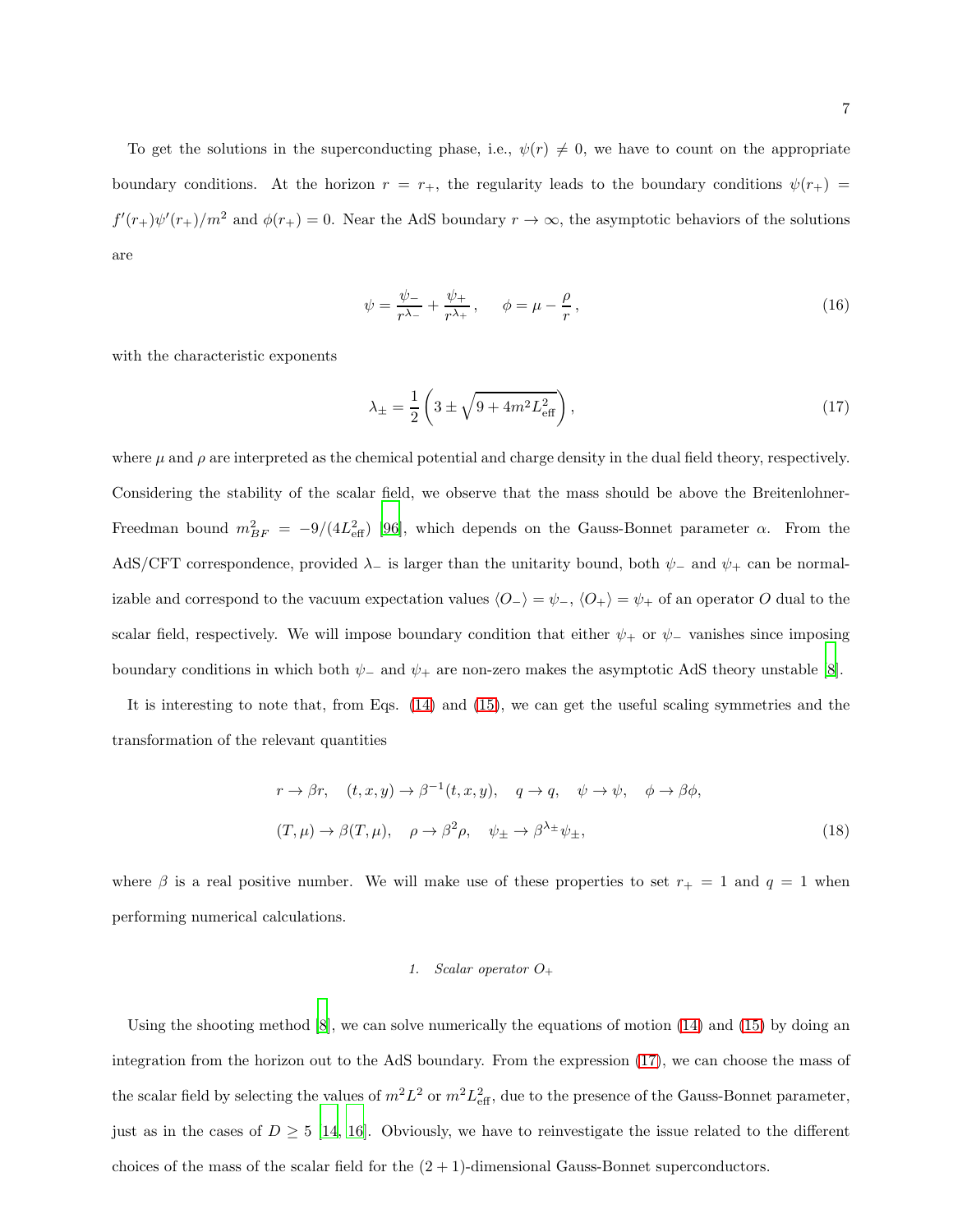

<span id="page-7-0"></span>FIG. 1: (color online) The condensates of the scalar operator  $O<sub>+</sub>$  as a function of temperature for the fixed masses of the scalar field  $m^2L^2 = -2$  (left) and  $m^2L_{\text{eff}}^2 = -2$  (right) with different Gauss-Bonnet parameters, i.e.,  $\alpha = -0.1$  (red and dashed), 0.0 (blue), 0.1 (green) and 0.25 (black and dashed), respectively.

In Fig. [1,](#page-7-0) we present the condensates of the scalar operator  $O_+$  as a function of temperature with various Gauss-Bonnet parameters  $\alpha$  for the fixed masses of the scalar field  $m^2 L^2 = -2$  and  $m^2 L_{\text{eff}}^2 = -2$ . It is found that, the curves have similar behavior to the BCS theory for different  $\alpha$ , where the condensate goes to a constant at zero temperature, which indicates that the s-wave holographic superconductors still exist even we consider Gauss-Bonnet correction terms to the standard  $(2 + 1)$ -dimensional holographic superconductor model built in [\[8\]](#page-15-5). Fitting these curves for small condensate, we observe that there is a square root behavior  $\langle O_+\rangle \sim (1 - T/T_c)^{1/2}$ , which is typical of second order phase transitions with the mean field critical exponent  $1/2$  for all values of  $\alpha$ . Furthermore, the left panel of Fig. [1](#page-7-0) shows that the higher correction term  $\alpha$  makes the condensation gap larger for the operator  $O_+$ , which implies the higher Gauss-Bonnet correction will make the scalar hair more difficult to be developed. However, fixing the scalar field mass by  $m^2 L_{\text{eff}}^2 = -2$ , we can see clearly from the right panel of Fig. [1](#page-7-0) that there is an abnormal behavior in the Chern-Simons limit  $\alpha = 0.25$ , which is completely different from that of the  $(3 + 1)$ -dimensional Gauss-Bonnet superconductors [\[14,](#page-15-11) [16\]](#page-15-13). This means that the different choices of the mass of the scalar field will modify the effect of  $\alpha$  on the behavior of the condensates even for the operator  $O_+$ .

In order to further understand the findings of Fig. [1,](#page-7-0) we exhibit the critical temperature  $T_c$  as a function of the Gauss-Bonnet parameter  $\alpha$  for the different choices of the mass of the scalar field in Fig. [2.](#page-8-0) Fixing the mass of the scalar field by choosing values of  $m^2L^2$ , from the left panel of Fig. [2](#page-8-0) we observe that the critical temperature  $T_c$  decreases as  $\alpha$  increases for different masses of the scalar field, which agrees well with the finding in the left panel of Fig. [1](#page-7-0) and indicates that the higher curvature correction makes the condensate of the scalar operator  $O_+$  harder. However, the story is different if we fix the mass of the scalar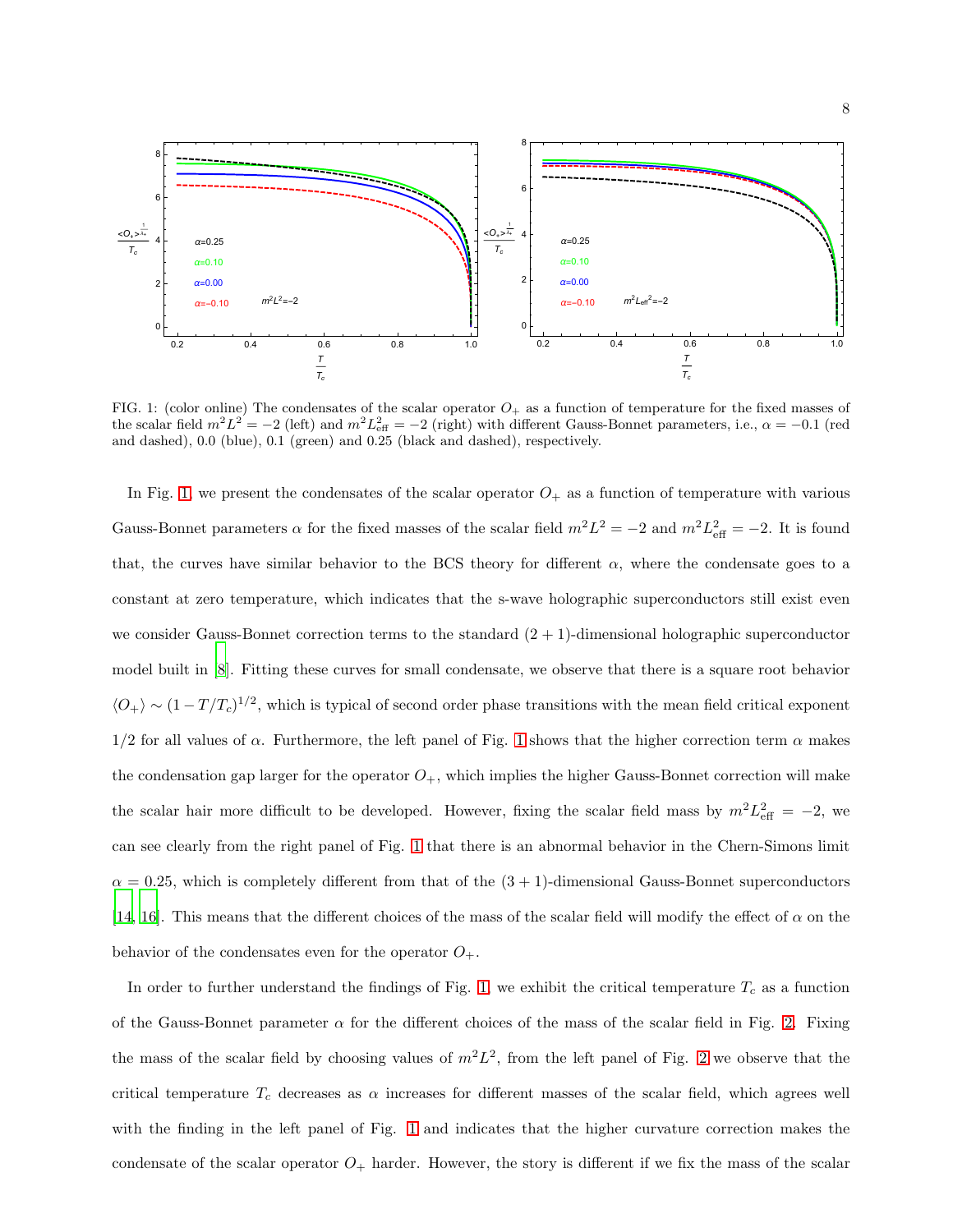

<span id="page-8-0"></span>FIG. 2: (color online) The critical temperature  $T_c$  of the scalar operator  $O_+$  as a function of the Gauss-Bonnet parameter for the fixed masses of the scalar field by choosing values of  $m^2L^2$  (left) and  $m^2L_{\text{eff}}^2$  (right).

field by choosing values of  $m^2 L_{\text{eff}}^2$ . From the right panel of Fig. [2,](#page-8-0) we find that the effect of the Gauss-Bonnet parameter is more subtle: the critical temperature  $T_c$  decreases with the increase of  $\alpha$  for the large mass scale such as  $m^2 L_{\text{eff}}^2 = 0$  and  $-1$ , but decreases first and then increases when  $\alpha$  increases for the small mass scale such as  $m^2 L_{\text{eff}}^2 = -7/4$  and  $-2$ , which is consistent with the behavior of the scalar condensates for  $m^2 L_{\text{eff}}^2 = -2$  with various Gauss-Bonnet parameters in Fig. [1.](#page-7-0) This behavior is reminiscent of that seen for the (3+1)-dimensional Gauss-Bonnet superconductors with backreactions, where the critical temperature first decreases then increases as the Gauss-Bonnet term tends towards the Chern-Simons value in a backreaction dependent fashion [\[17](#page-15-14)]. Obviously, although how the curvature correction works in the holographic s-wave superconductors is still an open question, the  $(2 + 1)$ -dimensional Gauss-Bonnet superconductors exhibit a very interesting and different feature when compared to the higher-dimensional cases in the probe limit.

### 2. Scalar operator O<sup>−</sup>

Now we are in a position to impose the condition  $\psi_+ = 0$  and discuss the condensates of the scalar operator O<sup>-</sup>. For concreteness, we set  $m^2L^2 = -2$  and  $m^2L_{\text{eff}}^2 = -2$  in our calculation, where the choice of the Gauss-Bonnet parameter should satisfy the range  $-9/4 < m^2 L_{\text{eff}}^2 < -5/4$  where both modes of the asymptotic values of the scalar fields are normalizable [\[15\]](#page-15-12).

We give in Fig. [3](#page-9-0) the condensates of the scalar operator  $O_-\,$  as a function of temperature with various Gauss-Bonnet parameters  $\alpha$  for the fixed masses  $m^2 L^2 = -2$  and  $m^2 L_{\text{eff}}^2 = -2$ , which will diverge at low temperatures, similar to that for the standard holographic superconductor model in the probe limit neglecting backreaction of the spacetime [\[8](#page-15-5)]. More importantly, from this figure, we find that the condensate of the operator O<sup>−</sup> for different choices of the mass of the scalar field has completely different behavior as the Gauss-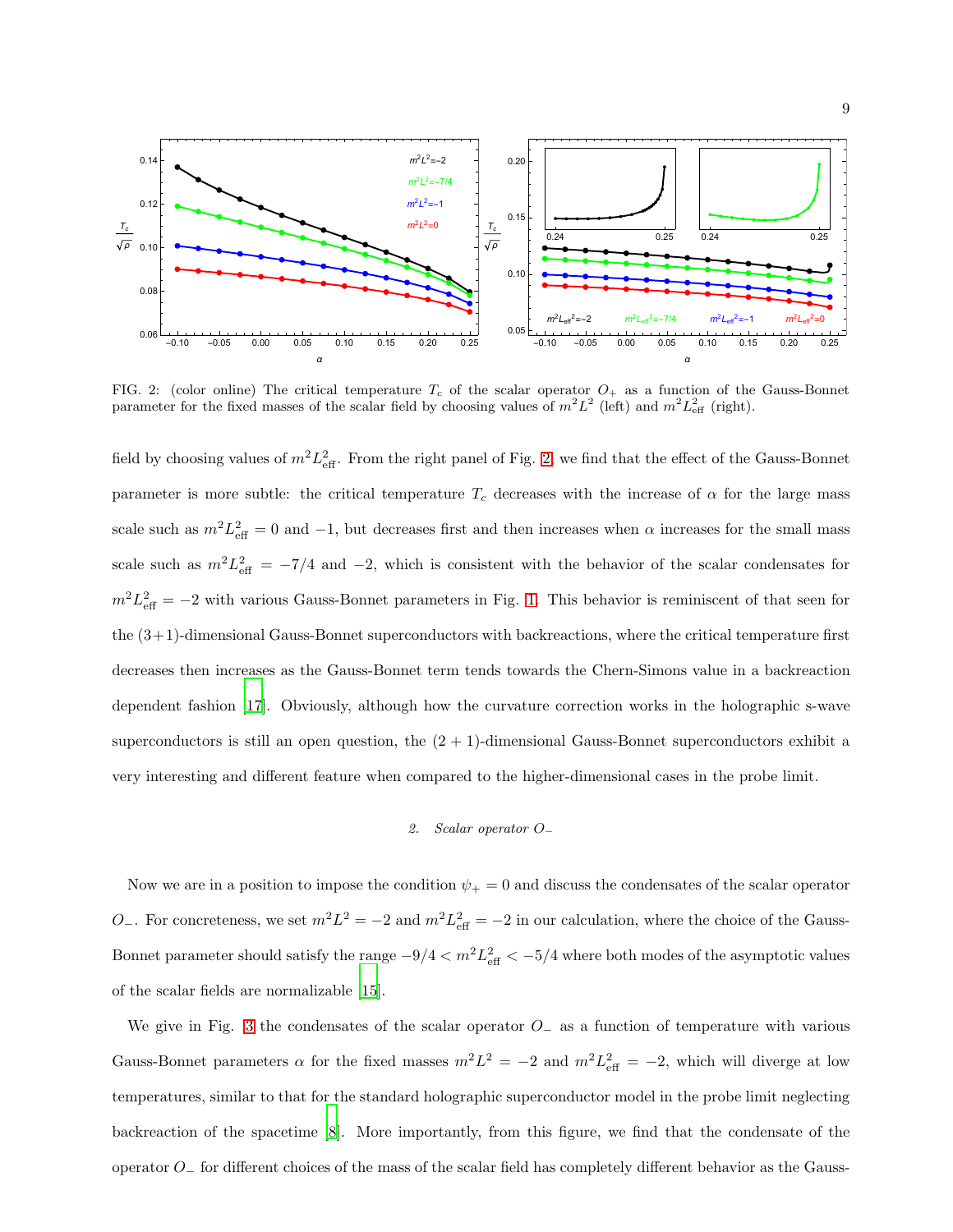

<span id="page-9-0"></span>FIG. 3: (color online) The condensates of the scalar operator O<sup>−</sup> as a function of temperature for the fixed masses of the scalar field  $m^2L^2 = -2$  (left) and  $m^2L_{\text{eff}}^2 = -2$  (right) with different Gauss-Bonnet parameters, i.e.,  $\alpha = -0.1$  (red and dashed), 0.0 (blue) and 0.1 (black and dashed), respectively.

Bonnet parameter is changing, which is in agreement with the result obtained in the Fig. [4,](#page-9-1) where the Gauss-Bonnet term has completely different effects on the critical temperature  $T_c$  for  $m^2L^2 = -2$  and  $m^2L_{\text{eff}}^2 = -2$ . Considering the correct consistent influence due to the Gauss-Bonnet parameter in various condensates for all dimensions [\[16,](#page-15-13) [30](#page-16-19)] and the pure effect of the curvature correction on the critical temperature  $T_c$  for the fixed mass  $m^2L^2 = m^2L_{\text{eff}}^2 = 0$  in Fig. [2,](#page-8-0) i.e., the increase of  $\alpha$  results in the decrease of  $T_c$ , we argue that it is more appropriate to choose the mass of the scalar field by selecting the values of  $m^2 L_{\text{eff}}^2$  for the Gauss-Bonnet superconductors even in  $(2 + 1)$ -dimensions. Therefore, the higher curvature corrections make it harder for the condensate of the scalar operator O<sup>−</sup> to form.



<span id="page-9-1"></span>FIG. 4: (color online) The critical temperature  $T_c$  of the scalar operator  $O_{-}$  as a function of the Gauss-Bonnet parameter for the fixed masses of the scalar field  $m^2 L^2 = -2$  (blue) and  $m^2 L_{\text{eff}}^2 = -2$  (red).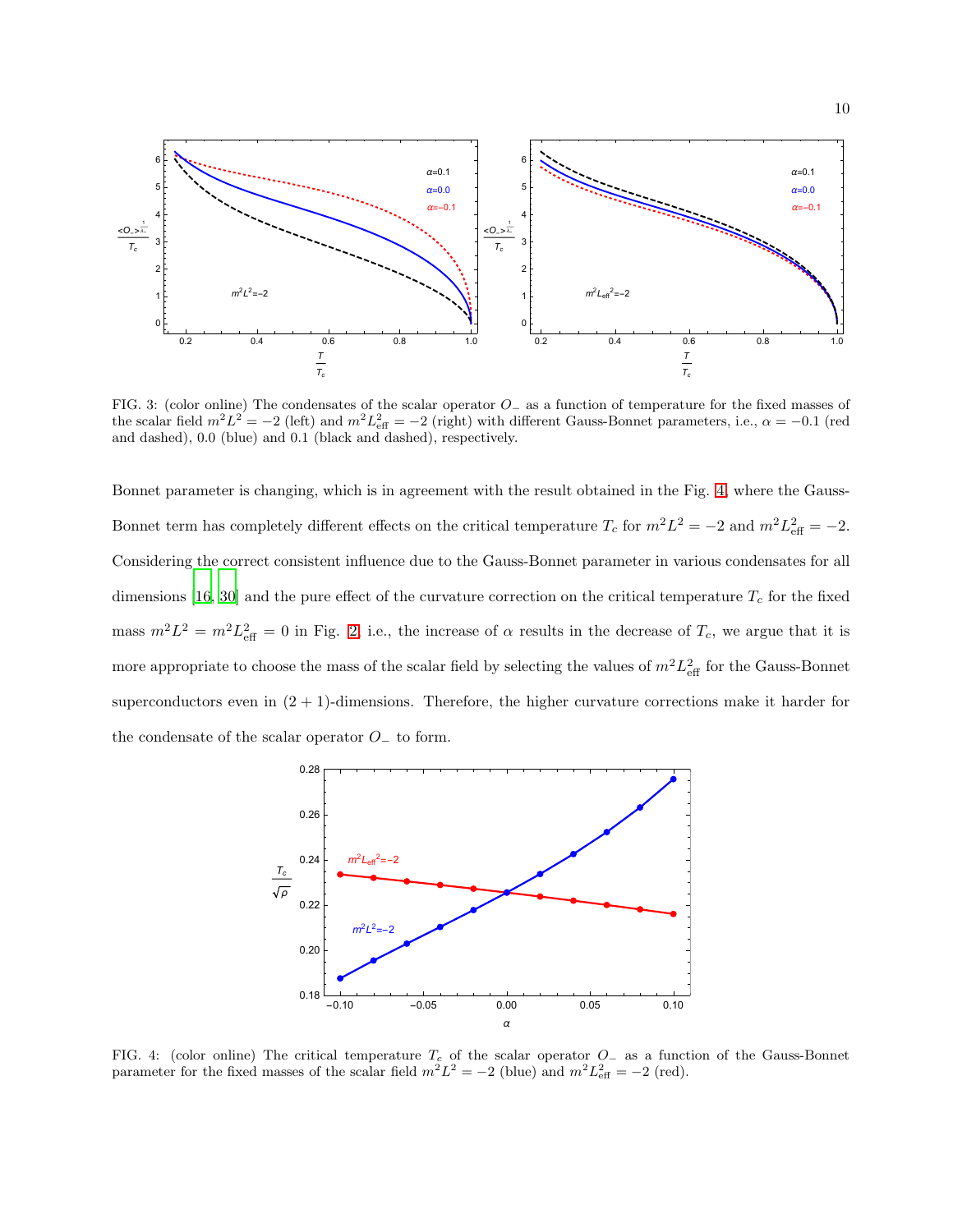### B. Conductivity

In order to calculate the conductivity, we consider the perturbed Maxwell field  $\delta A_x = A_x(r)e^{-i\omega t}dx$ , which results in the equation of motion

<span id="page-10-0"></span>
$$
A''_x + \frac{f'}{f}A'_x + \left(\frac{\omega^2}{f^2} - \frac{2q^2\psi^2}{f}\right)A_x = 0.
$$
 (19)

With the ingoing wave boundary condition near the horizon  $A_x(r) \sim f(r)^{-i\omega/(3r_+)}$ , and the behavior in the asymptotic AdS region

$$
A_x = A_x^{(0)} + \frac{A_x^{(1)}}{r},\tag{20}
$$

from Ohm's law we can obtain the conductivity of the dual superconductor [\[8](#page-15-5)]

$$
\sigma = -\frac{iA_x^{(1)}}{\omega A_x^{(0)}}.\tag{21}
$$

We will focus on the case of the scalar operator  $O_+$  for the fixed scalar field masses  $m^2 L_{\text{eff}}^2 = -2$  and 0, and study the effect of the Gauss-Bonnet correction term on the conductivity by solving Eq. [\(19\)](#page-10-0) numerically.



<span id="page-10-1"></span>FIG. 5: (color online) Conductivity of the  $(2+1)$ -dimensional s-wave superconductors for different values of the Gauss-Bonnet parameter with the fixed scalar field masses  $m^2 L_{\text{eff}}^2 = -2$  and 0. In each panel, the blue (solid) line and red (dashed) line represent the real part and imaginary part of the conductivity  $\sigma(\omega)$  respectively.

In Fig. [5](#page-10-1) we present the frequency dependent conductivity for  $\alpha = -0.1$ , 0 and 0.25 with the fixed masses  $m^2 L_{\text{eff}}^2 = -2$  and 0 at temperatures  $T/T_c \approx 0.2$ . We can see clearly a gap in the conductivity with the gap frequency  $\omega_g$  which can be defined as the frequency minimizing  $Im[\sigma(\omega)]$  for all cases considered here [\[15\]](#page-15-12).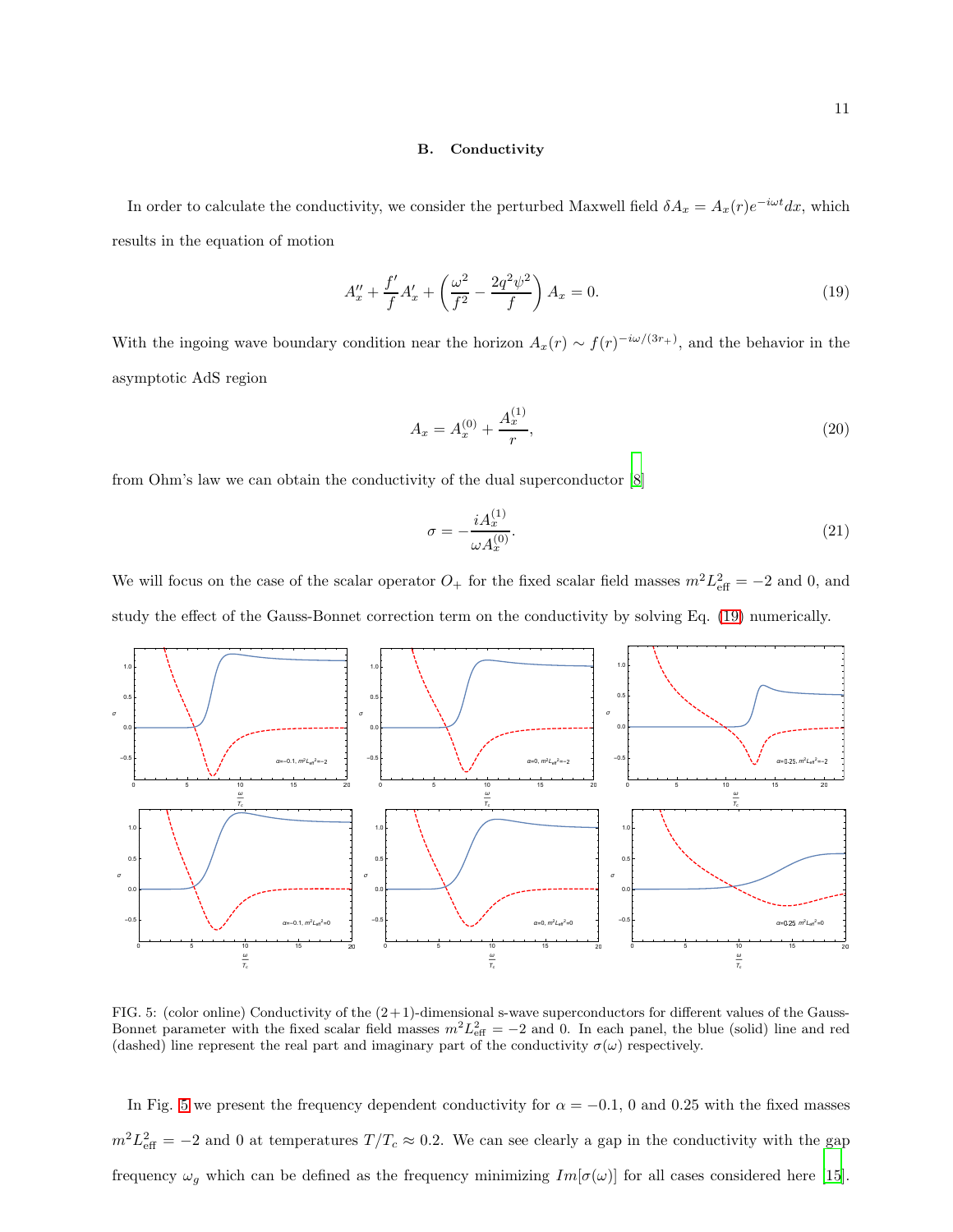For the same mass of the scalar field, we observe that with the increase of the Gauss-Bonnet parameter  $\alpha$ , the gap frequency  $\omega_g$  becomes larger, just as in the  $(3 + 1)$ -dimensional Gauss-Bonnet superconductors [\[14,](#page-15-11) [16\]](#page-15-13). Also, for increasing absolute value of  $\alpha$ , we have larger deviations from the value  $\omega_g/T_c \approx 8$ , especially in the case of the Chern-Simons limit  $\alpha = 0.25$  where  $\omega_g/T_c \approx 13.0$  for  $m^2 L_{\text{eff}}^2 = -2$  and  $\omega_g/T_c \approx 14.5$  for  $m^2 L_{\text{eff}}^2 = 0$ . This shows that the higher curvature corrections really change the universal relation in the gap frequency  $\omega_g/T_c \approx 8$  [\[15](#page-15-12)] for  $(2 + 1)$ -dimensional superconductors.

#### IV. P-WAVE HOLOGRAPHIC SUPERCONDUCTORS

In the previous section, we have investigated the influence of the curvature correction on the  $(2 + 1)$ dimensional s-wave superconductors, which shows that the Gauss-Bonnet terms have more subtle effects on the condensates of the scalar field and change the ratio in the gap frequency  $\omega_g/T_c \approx 8$ . In this section, we will construct the p-wave holographic superconductors in the 4D Gauss-Bonnet-AdS black hole and analyze the influence of the curvature correction on these models.

## A. Condensates of the vector field

We start with the action of the Einstein-Maxwell-complex vector model [\[12](#page-15-9), [13](#page-15-10)]

$$
S = \int d^4x \sqrt{-g} \left[ -\frac{1}{4} F_{\mu\nu} F^{\mu\nu} - \frac{1}{2} (D_\mu \rho_\nu - D_\nu \rho_\mu)^\dagger (D^\mu \rho^\nu - D^\nu \rho^\mu) - m^2 \rho_\mu^\dagger \rho^\mu + i q \gamma \rho_\mu \rho_\nu^\dagger F^{\mu\nu} \right],\tag{22}
$$

where m and q represent the mass and charge of the vector field  $\rho_{\mu}$ , and  $D_{\mu} = \nabla_{\mu} - iqA_{\mu}$  is the covariant derivative. The last term, which describes the interaction between the vector field  $\rho_{\mu}$  and gauge field  $A_{\mu}$ , will not play any role since we will only consider the case without an external magnetic field. Taking the ansatz for the matter fields  $\rho_{\nu}dx^{\nu} = \rho_x(r)dx$  and  $A_{\nu}dx^{\nu} = A_t(r)dt$  [\[12](#page-15-9), [13](#page-15-10)], we obtain the following equations of motion

<span id="page-11-0"></span>
$$
\rho''_x + \frac{f'}{f} \rho'_x + \left(\frac{q^2 A_t^2}{f^2} - \frac{m^2}{f}\right) \rho_x = 0,
$$
\n(23)

<span id="page-11-1"></span>
$$
A''_t + \frac{2}{r}A'_t - \frac{2q^2\rho_x^2}{r^2f}A_t = 0,
$$
\n(24)

where the prime denotes the derivative with respect to r.

We impose the appropriate boundary conditions for  $\rho_x(r)$  and  $A_t(r)$  to get the solutions in the superconducting phase. At the horizon, we can easily get the boundary conditions  $\rho_x(r_+) = f'(r_+) \rho'_x(r_+)/m^2$  and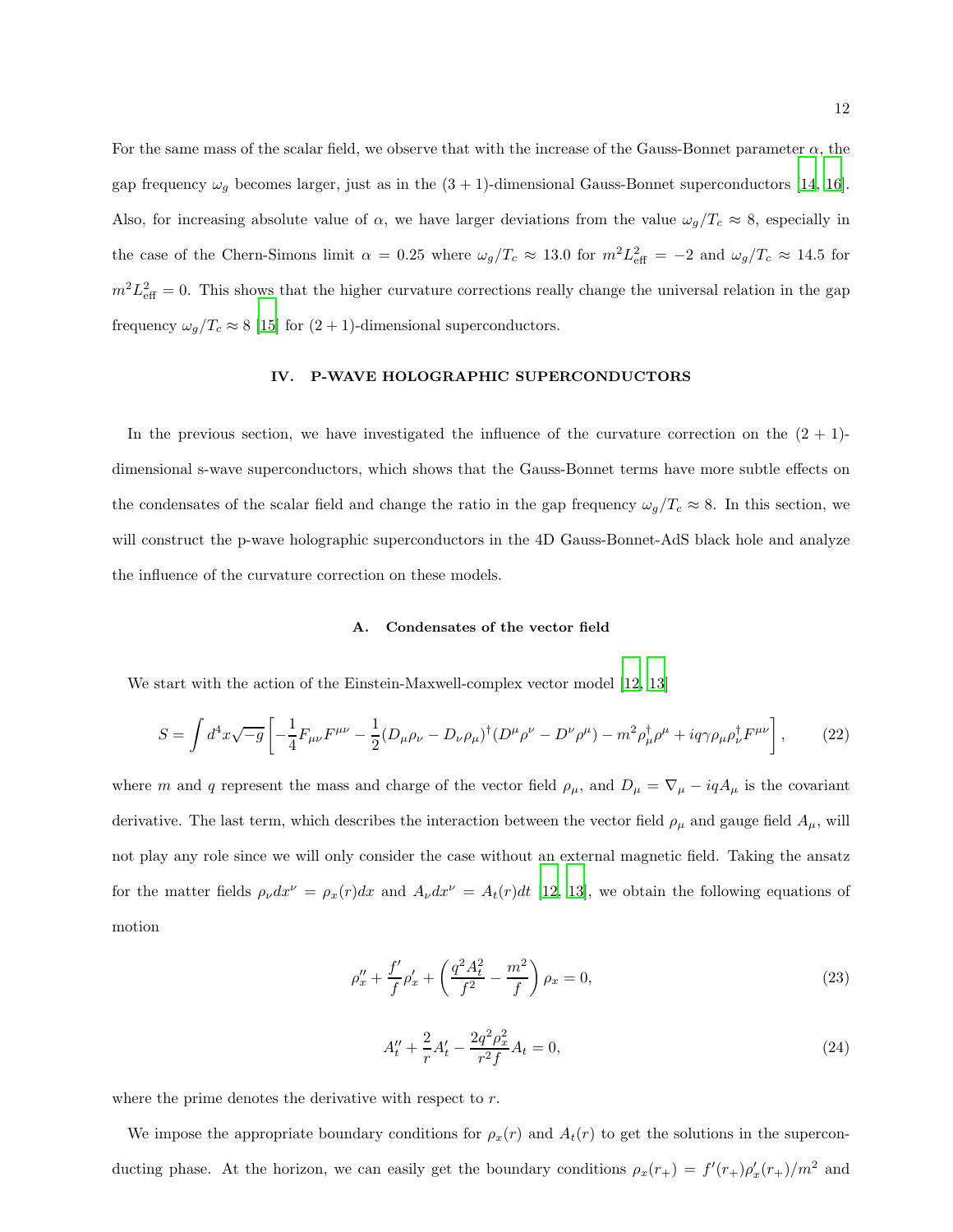$A_t(r_+) = 0$ . At the asymptotic boundary, we have

$$
\rho_x = \frac{\rho_{x-}}{r^{\lambda_-}} + \frac{\rho_{x+}}{r^{\lambda_+}}, \qquad A_t = \mu - \frac{\rho}{r}, \qquad (25)
$$

with the characteristic exponents

$$
\lambda_{\pm} = \frac{1}{2} \left( 1 \pm \sqrt{1 + 4m^2 L_{\text{eff}}^2} \right),\tag{26}
$$

where  $\rho_{x-}$  and  $\rho_{x+}$  are interpreted as the source and the vacuum expectation value of the vector operator  $O_x$  in the dual field theory according to the AdS/CFT correspondence, respectively. It should be noted that the mass has a lower bound  $m_{BF}^2 = -1/(4L_{\text{eff}}^2)$  with  $\lambda_+ = \lambda_- = 1/2$ . Since we require that the condensate appears spontaneously, we will impose the boundary condition  $\rho_{x-} = 0$  and use  $\lambda$  to denote  $\lambda_+$  in the following analysis.

Considering that Eqs. [\(23\)](#page-11-0) and [\(24\)](#page-11-1) are invariant with respect to the following scaling transformations

$$
r \to \beta r, \quad (t, x, y) \to \beta^{-1}(t, x, y), \quad q \to q, \quad (\rho_x, A_t) \to \beta(\rho_x, A_t),
$$
  

$$
(T, \mu) \to \beta(T, \mu), \quad \rho \to \beta^2 \rho, \quad \rho_{x+} \to \beta^{1+\lambda_+} \rho_{x+},
$$
 (27)

with a positive number  $\beta$ . In what follows, we will use them to set  $r_+ = 1$  and  $q = 1$ , just as in the previous section.



<span id="page-12-0"></span>FIG. 6: (color online) The condensates of the vector operator  $O_x$  as a function of temperature for the masses of the vector field  $m^2L^2 = 3/4$  (left) and  $m^2L_{\text{eff}}^2 = 3/4$  (right). The four lines from bottom to top correspond to increasing Gauss-Bonnet parameter, i.e.,  $\alpha = -0.1$  (red and dashed), 0.0 (blue), 0.1 (green) and 0.25 (black and dashed), respectively.

In Fig. [6,](#page-12-0) we plot the condensates of the vector operator  $O_x$  as a function of temperature with various Gauss-Bonnet corrections  $\alpha$  for the fixed masses of the vector field  $m^2L^2 = 3/4$  and  $m^2L_{\text{eff}}^2 = 3/4$ . It is shown that, for all cases considered here, the behavior of the each curve is similar to that of the p-wave holographic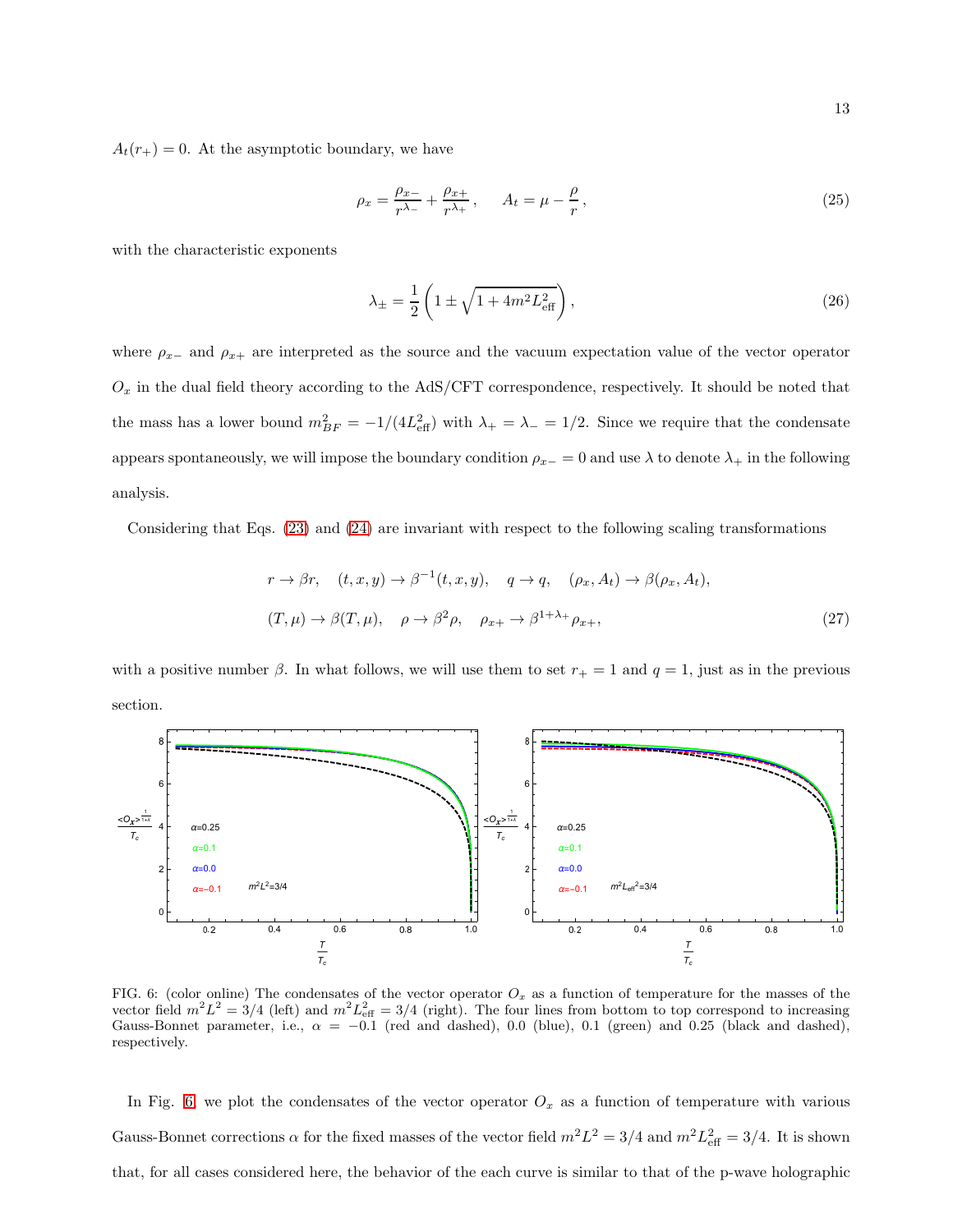superconductor in the literature, which suggests that the 4D Gauss-Bonnet black-hole solution with a nontrivial vector field can describe a superconducting phase. Also, the transition is of the second order and the condensate approaches zero as  $\langle O_x \rangle \sim (1 - T/T_c)^{1/2}$  by fitting these curves for small condensate. Obviously, regardless of the choice of the mass of the vector field by selecting the value of  $m^2L^2$  or  $m^2L_{\text{eff}}^2$ , we see that the increase of the Gauss-Bonnet parameter  $\alpha$  results in the increase of the condensation gap, which agrees well with the result given in the Fig. [7,](#page-13-0) where the critical temperature  $T_c$  decreases as  $\alpha$  increases for all vector field masses chosen by fixing  $m^2 L^2$  and  $m^2 L_{\text{eff}}^2$ . This means that the higher curvature corrections make it harder for the vector field to condense in the  $(2 + 1)$ -dimensional superconductors, which is quite different from the findings obtained in Fig. [1](#page-7-0) for the s-wave superconductors where the different choices of the mass of the scalar field will modify the effect of the Gauss-Bonnet corrections on the behavior of the condensates.



<span id="page-13-0"></span>FIG. 7: (color online) The critical temperature  $T_c$  of the vector operator  $O_x$  as a function of the Gauss-Bonnet parameter for the fixed masses of the vector field by choosing values of  $m^2L^2$  (left) and  $m^2L_{\text{eff}}^2$  (right).

#### B. Conductivity

Considering the perturbed Maxwell field  $\delta A_y = A_y(r)e^{-i\omega t}dy$ , we obtain the equation of motion

$$
A_y'' + \frac{f'}{f}A_y' + \left(\frac{\omega^2}{f^2} - \frac{2q^2\rho_x^2}{r^2f}\right)A_y = 0,
$$
\n(28)

which has the ingoing wave boundary condition near the horizon  $A_y(r) \sim f(r)^{-i\omega/(3r_+)}$ , and the general behavior near the asymptotic AdS boundary

$$
A_y = A_y^{(0)} + \frac{A_y^{(1)}}{r}.\tag{29}
$$

Using the AdS/CFT dictionary, we get the conductivity [\[12\]](#page-15-9)

$$
\sigma = -\frac{iA_y^{(1)}}{\omega A_y^{(0)}}.\tag{30}
$$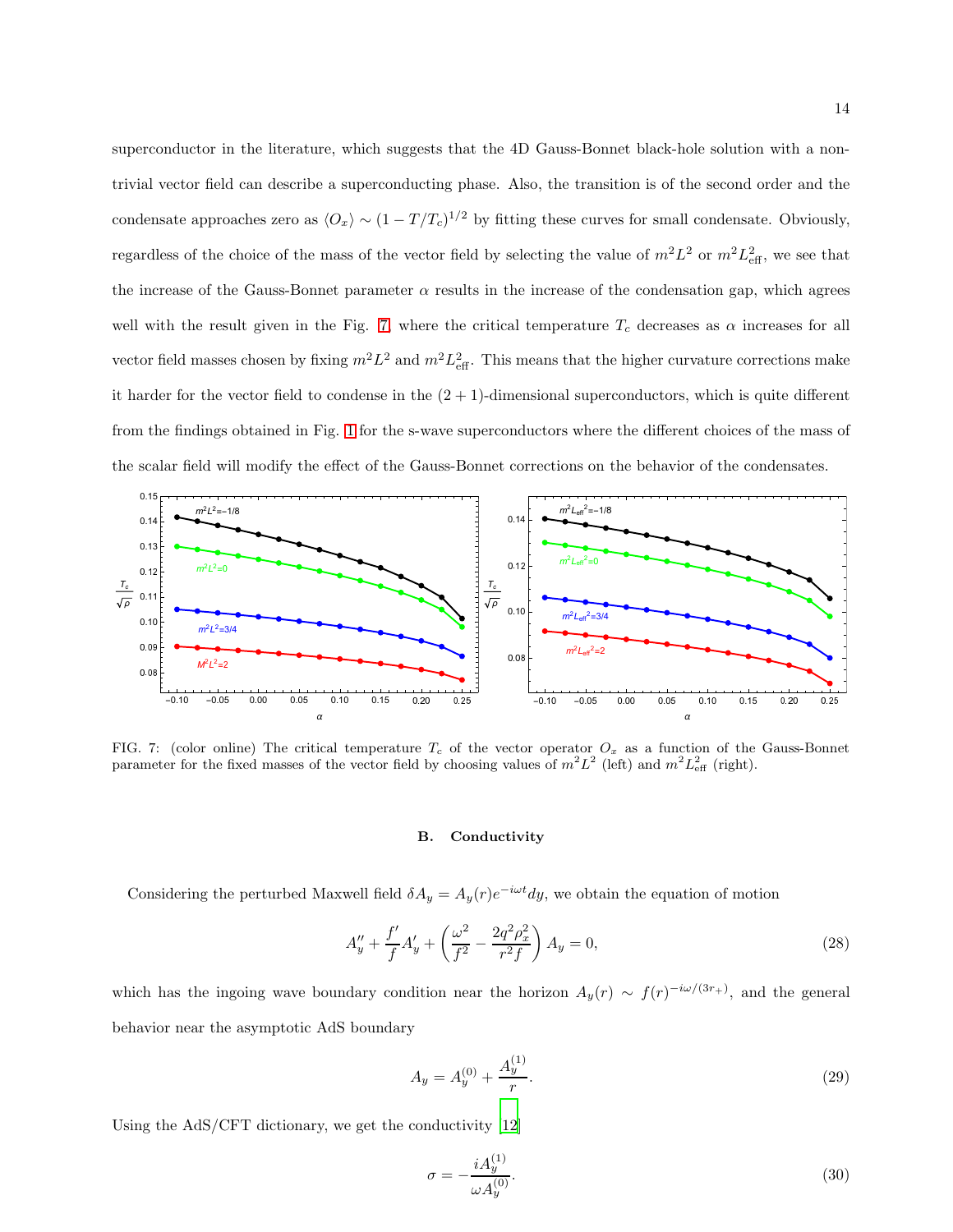

For clarity, we choose the masses of the vector field  $m^2 L_{\text{eff}}^2 = 3/4$  and 0 in our calculation.

<span id="page-14-0"></span>FIG. 8: (color online) Conductivity of the  $(2+1)$ -dimensional p-wave superconductors for different values of the Gauss-Bonnet parameter with the fixed vector field masses  $m^2 L_{\text{eff}}^2 = 3/4$  and 0. In each panel, the blue (solid) line and red (dashed) line represent the real part and imaginary part of the conductivity  $\sigma(\omega)$  respectively.

In Fig. [8,](#page-14-0) we show the frequency dependent conductivity of the  $(2+1)$ -dimensional p-wave superconductors in the Einstein-Gauss-Bonnet gravity for  $\alpha = -0.1$ , 0 and 0.25 with the fixed masses  $m^2 L_{\text{eff}}^2 = 3/4$  and 0 at temperatures  $T/T_c \approx 0.2$ . Similar to the s-wave case in Fig. [5,](#page-10-1) we find that the conductivity develops a gap with the gap frequency  $\omega_g$  and the larger deviation from the value  $\omega_g/T_c \approx 8$  with the increase of  $|\alpha|$ . Thus, from Figs. [5](#page-10-1) and [8,](#page-14-0) our study implies that the higher curvature correction results in the larger deviation from the expected universal relation in the gap frequency  $\omega_g/T_c \approx 8$  [\[15\]](#page-15-12) in both  $(2 + 1)$ -dimensional s-wave and p-wave superconductor models.

#### V. CONCLUSIONS

In this work, we first investigated the 4D neutral AdS black-hole solution in the consistent  $D \to 4$  Einstein-Gauss-Bonnet gravity proposed in [\[90\]](#page-17-9), which can also be obtained via the naive  $D \to 4$  limit of the higherdimensional theory (by setting the charge  $Q = 0$ ) [\[37,](#page-16-6) [38](#page-16-7)] as well as the regularized 4D Einstein-Gauss-Bonnet gravity [\[84,](#page-17-3) [85\]](#page-17-4). Then, we constructed the s-wave and p-wave holographic superconductors in this Gauss-Bonnet black hole background and analyzed the effect of the curvature correction on the  $(2 + 1)$ -dimensional superconductors, which may help to understand the influences of the  $1/N$  or  $1/\lambda$  (with  $\lambda$  being the 't Hooft coupling) corrections on the holographic superconductor models. In the probe limit, we found that it is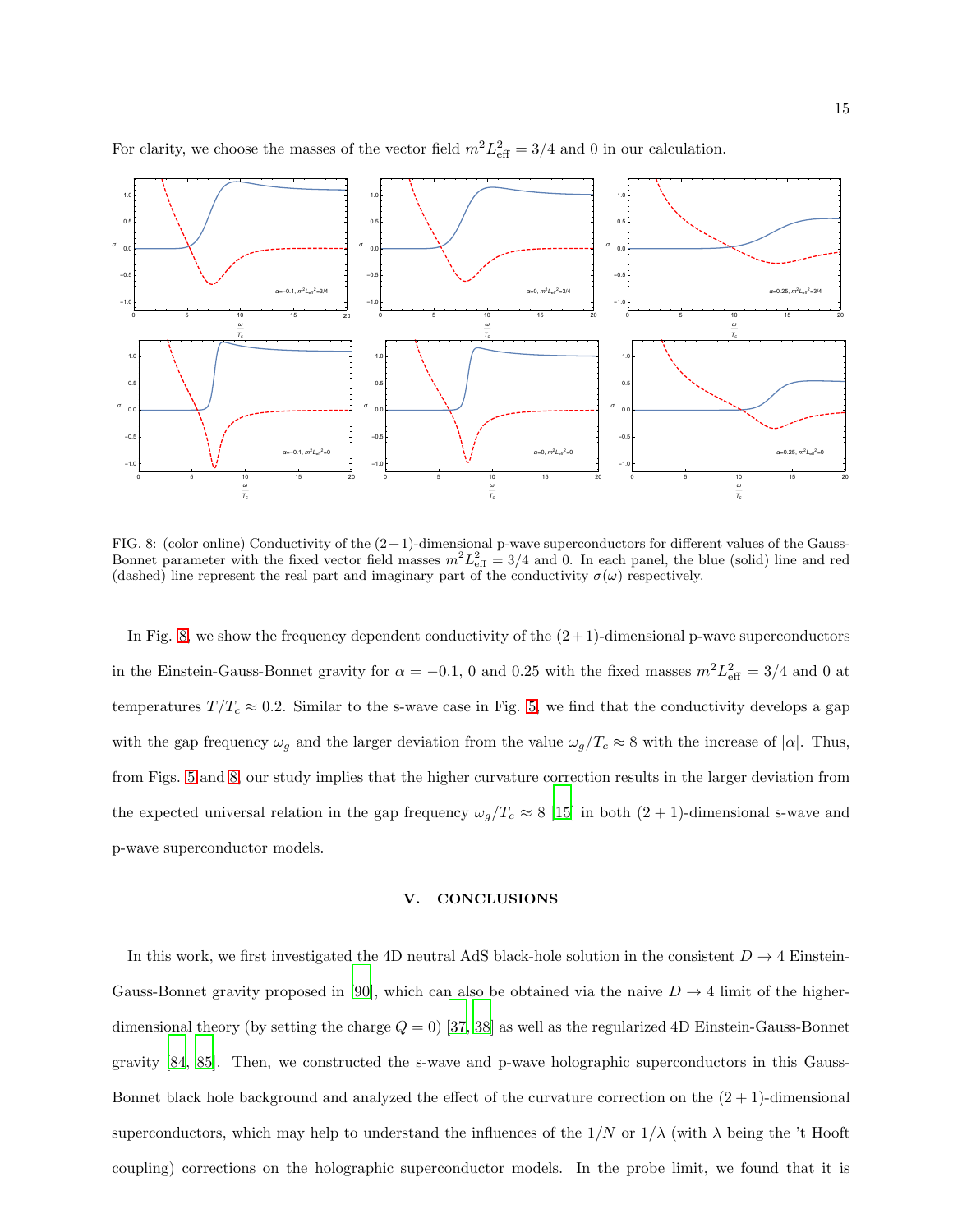more appropriate to choose the mass of the field by selecting the value of  $m^2 L_{\text{eff}}^2$ , since this choice can disclose the correct consistent influence due to the Gauss-Bonnet parameter in various condensates for all dimensions. In the s-wave model, although the underlying mechanism remains mysterious, the effect of the curvature correction is more subtle: the critical temperature first decreases then increases as the Gauss-Bonnet parameter tends towards the Chern-Simons value in a scalar mass dependent fashion for the scalar operator  $O_+$ , but always decreases for the scalar operator  $O_-$ , which exhibits a very interesting and different feature when compared to the higher-dimensional Gauss-Bonnet superconductors. In the p-wave model, we noted that the critical temperature decreases as the Gauss-Bonnet parameter increases, which tells us that the higher curvature correction makes it harder for the vector hair to form in the full parameter space. On the other hand, for all cases considered here, we pointed out that the curvature correction will not modify the critical phenomena, i.e., the holographic superconductor phase transition belongs to the second order and the critical exponent of the system takes the mean-field value. Moreover, we observed that the higher curvature correction results in the larger deviation from the expected universal relation in the gap frequency  $\omega_g/T_c \approx 8$ in both  $(2 + 1)$ -dimensional s-wave and p-wave superconductors, which is the same to the finding obtained in  $(3 + 1)$ -dimensions.

#### Acknowledgments

This work was supported by the National Natural Science Foundation of China under Grant Nos. 11775076, 11875025 and 11690034; Hunan Provincial Natural Science Foundation of China under Grant No. 2016JJ1012.

- <span id="page-15-0"></span>[1] J. Bardeen, L.N. Cooper, and J.R. Schrieffer, Phys. Rev. 108, 1175 (1957).
- <span id="page-15-1"></span>[2] S.A. Hartnoll, Class. Quant. Grav. 26, 224002 (2009).
- [3] C.P. Herzog, J. Phys. A **42**, 343001 (2009).
- [4] G.T. Horowitz, Lect. Notes Phys. 828, 313 (2011); [arXiv:1002.1722](http://arxiv.org/abs/1002.1722) [hep-th].
- <span id="page-15-2"></span>[5] R.G. Cai, L. Li, L.F. Li, and R.Q. Yang, Sci. China-Phys. Mech. Astron. 58, 060401 (2015); [arXiv:1502.00437](http://arxiv.org/abs/1502.00437) [hep-th].
- <span id="page-15-3"></span>[6] J. Maldacena, Adv. Theor. Math. Phys. 2, 231 (1998) [Int. J. Theor. Phys. 38, 1113 (1999)].
- <span id="page-15-4"></span>[7] S.S. Gubser, Phys. Rev. D 78, 065034 (2008).
- <span id="page-15-5"></span>[8] S.A. Hartnoll, C.P. Herzog, and G.T. Horowitz, Phys. Rev. Lett. 101, 031601 (2008).
- <span id="page-15-6"></span>[9] S.S. Gubser and S.S. Pufu, J. High Energy Phys. 11, 033 (2008); [arXiv:0805.2960](http://arxiv.org/abs/0805.2960) [hep-th].
- <span id="page-15-7"></span>[10] J.W. Chen, Y.J. Kao, D. Maity, W.Y. Wen, and C.P. Yeh, Phys. Rev. D 81, 106008 (2010); arXiv: 1003.2991 [hep-th].
- <span id="page-15-8"></span>[11] F. Benini, C.P. Herzog, R. Rahman, and A. Yarom, J. High Energy Phys. 11, 137 (2010); arXiv: 1007.1981 [hep-th].
- <span id="page-15-9"></span>[12] R.G. Cai, S. He, L. Li, and L.F. Li, J. High Energy Phys. 12, 036 (2013); [arXiv:1309.2098](http://arxiv.org/abs/1309.2098) [hep-th].
- <span id="page-15-10"></span>[13] R.G. Cai, L. Li, and L.F. Li, J. High Energy Phys. 01, 032 (2014); [arXiv:1309.4877](http://arxiv.org/abs/1309.4877) [hep-th].
- <span id="page-15-11"></span>[14] R. Gregory, S. Kanno, and J. Soda, J. High Energy Phys. **10**, 010 (2009).
- <span id="page-15-12"></span>[15] G.T. Horowitz and M.M. Roberts, Phys. Rev. D 78, 126008 (2008).
- <span id="page-15-13"></span>[16] Q.Y. Pan, B. Wang, E. Papantonopoulos, J. Oliveria, and A.B. Pavan, Phys. Rev. D 81, 106007 (2010).
- <span id="page-15-14"></span>[17] L. Barclay, R. Gregory, S. Kanno, and P. Sutcliffe, J. High Energy Phys. 12, 029 (2010); arXiv: 1009.1991 [hep-th].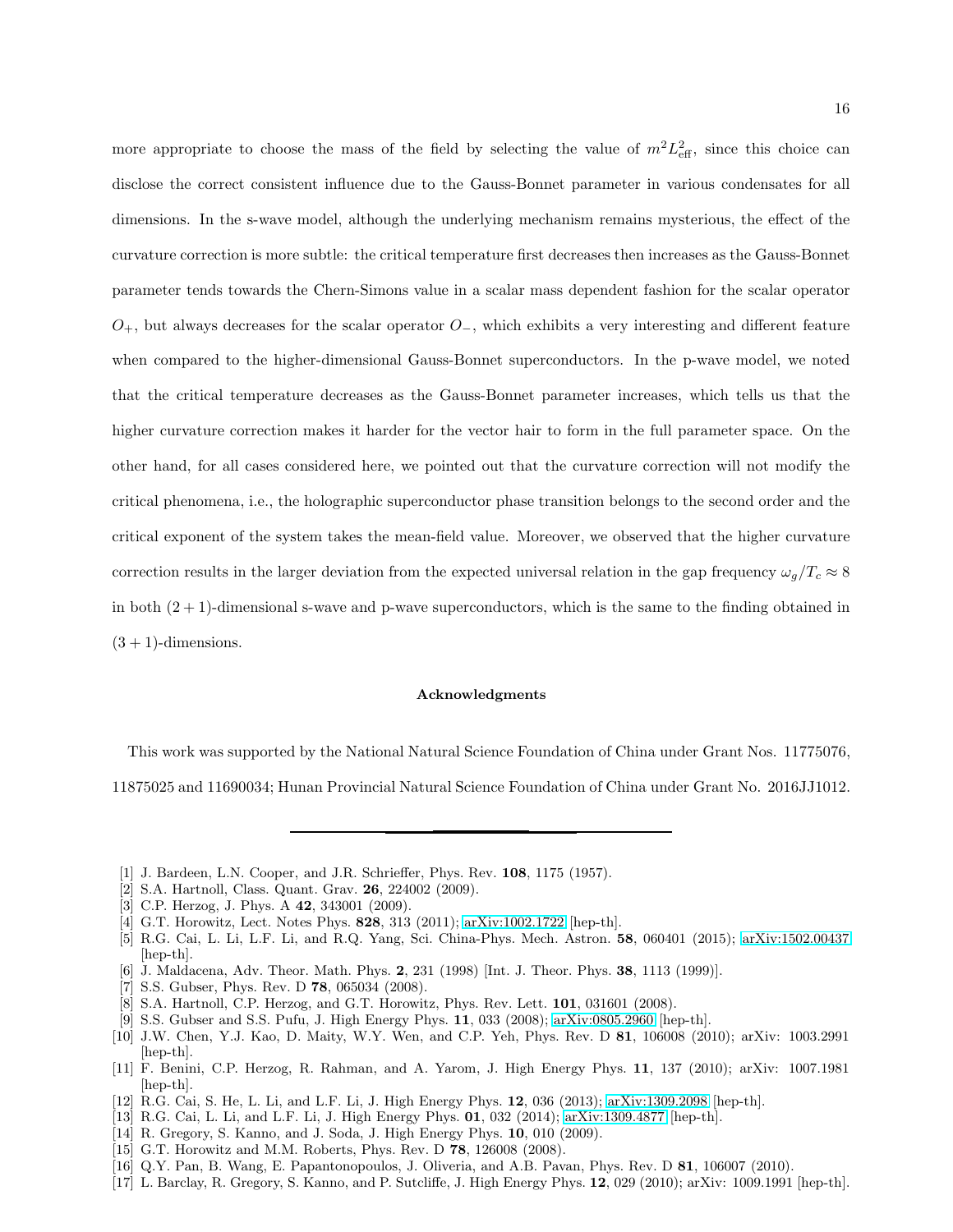- [18] Y. Brihaye and B. Hartmann, Phys. Rev. D 81, 126008 (2010); [arXiv:1003.5130](http://arxiv.org/abs/1003.5130) [hep-th].
- <span id="page-16-0"></span>[19] R. Gregory, J. Phys. Conf. Ser. 283, 012016 (2011); [arXiv:1012.1558](http://arxiv.org/abs/1012.1558) [hep-th]
- <span id="page-16-1"></span>[20] X.H. Ge, B. Wang, S.F. Wu, and G.H. Yang, J. High Energy Phys. 08, 108 (2010); [arXiv:1002.4901](http://arxiv.org/abs/1002.4901) [hep-th].
- [21] S. Kanno, Class. Quant. Grav. 28, 127001 (2011).
- [22] S. Gangopadhyay and D. Roychowdhury, J. High Energy Phys. 05, 156 (2012).
- [23] D. Ghorai and S. Gangopadhyay, Eur. Phys. J. C 76, 146 (2016).
- [24] A. Sheykhi, H.R. Salahi, and A. Montakhab, J. High Energy Phys. 04, 058 (2016).
- [25] H.R. Salahi, A. Sheykhi, and A. Montakhab, Eur. Phys. J. C  $76$ ,  $575$  (2016); [arXiv:1608.05025](http://arxiv.org/abs/1608.05025) [gr-qc].
- [26] Z.H. Li, Y.C. Fu, and Z.Y. Nie, Phys. Lett. B 776, 115 (2018).
- [27] C.H. Nam, Phys. Lett. B **797**, 134865 (2019) ; Gen. Rel. Grav. **51**, 104 (2019).
- <span id="page-16-3"></span>[28] D. Parai, D. Ghorai, and S. Gangopadhyay, Eur. Phys. J. C 80, 232 (2020).
- <span id="page-16-4"></span>[29] R.G. Cai, Z.Y. Nie, and H.Q. Zhang, Phys. Rev. D 82, 066007 (2010); [arXiv:1007.3321](http://arxiv.org/abs/1007.3321) [hep-th].
- <span id="page-16-19"></span>[30] Q.Y. Pan, J.L. Jing, and B. Wang, J. High Energy Phys. 11, 088 (2011); [arXiv:1105.6153](http://arxiv.org/abs/1105.6153) [gr-qc].
- [31] H.F. Li, R.G. Cai, and H.Q. Zhang, J. High Energy Phys. 04, 028 (2011).
- [32] Z.Y. Nie and H. Zeng J. High Energy Phys. 10, 047 (2015).
- [33] J.W. Lu, Y.B. Wu, T. Cai, H.M. Liu, Y.S. Ren, and M.L. Liu, Nucl. Phys. B 903, 360 (2016).
- [34] S.C. Liu, Q.Y. Pan, and J.L. Jing, Phys. Lett. B **765**, 91 (2017); [arXiv:1610.02549](http://arxiv.org/abs/1610.02549) [hep-th].
- <span id="page-16-2"></span>[35] M. Mohammadi and A. Sheykhi, Eur. Phys. J. C 79, 743 (2019).
- <span id="page-16-5"></span>[36] D. Glavan and C.S. Lin, Phys. Rev. Lett. 124, 081301 (2020); [arXiv:1905.03601](http://arxiv.org/abs/1905.03601) [gr-qc]
- <span id="page-16-6"></span>[37] P.G.S. Fernandes, Phys. Lett. B 805, 135468 (2020); [arXiv:2003.05491](http://arxiv.org/abs/2003.05491) [gr-qc].
- <span id="page-16-7"></span>[38] R.A. Konoplya and A. Zhidenko, Phys. Rev. D 101, 084038 (2020); [arXiv:2003.07788](http://arxiv.org/abs/2003.07788) [gr-qc].
- <span id="page-16-8"></span>[39] R.G. Cai, L.M. Cao and N. Ohta, J. High Energy Phys. 04, 082 (2010); R.G. Cai, Phys. Lett. B 733, 183 (2014).
- <span id="page-16-9"></span>[40] A. Casalino, A. Colleaux, M. Rinaldi, and S. Vicentini, [arXiv:2003.07068](http://arxiv.org/abs/2003.07068) [gr-qc].
- [41] R. Kumar and S.G. Ghosh, J. Cosmol. Astropart. Phys. 07, 053 (2020); S.G. Ghosh and S.D. Maharaj, Phys. Dark Univ. 30, 100687 (2020); S.G. Ghosh and R. Kumar, [arXiv:2003.12291](http://arxiv.org/abs/2003.12291) [gr-qc]; A. Kumar and R. Kumar, [arXiv:2003.13104](http://arxiv.org/abs/2003.13104) [gr-qc]; A. Kumar and S.G. Ghosh, [arXiv:2004.01131](http://arxiv.org/abs/2004.01131) [gr-qc]; S.G. Ghosh and S.D. Maharaj, [arXiv:2004.13519](http://arxiv.org/abs/2004.13519) [gr-qc].
- [42] D.V. Singh, S.G. Ghosh, and S.D. Maharaj, Phys. Dark Univ. 30, 100730 (2020); [arXiv:2003.14136](http://arxiv.org/abs/2003.14136) [gr-qc].
- [43] D.D. Doneva and S.S. Yazadjiev, [arXiv:2003.10284](http://arxiv.org/abs/2003.10284) [gr-qc].
- [44] K. Jusufi, A. Banerjee, and S.G. Ghosh, Eur. Phys. J. C 80, 698 (2020); [arXiv:2004.10750](http://arxiv.org/abs/2004.10750) [gr-qc].
- [45] X.H. Ge and S.J. Sin, Eur. Phys. J. C 80, 695 (2020); [arXiv:2004.12191](http://arxiv.org/abs/2004.12191) [hep-th].
- [46] P. Liu, C. Niu, X.B. Wang, and C.Y. Zhang, [arXiv:2004.14267](http://arxiv.org/abs/2004.14267) [gr-qc].
- [47] K. Yang, B.M. Gu, S.W. Wei, and Y.X. Liu, Eur. Phys. J. C 80, 662 (2020); [arXiv:2004.14468](http://arxiv.org/abs/2004.14468) [gr-qc].
- <span id="page-16-10"></span>[48] L. Ma and H. Lu, [arXiv:2004.14738](http://arxiv.org/abs/2004.14738) [gr-qc].
- <span id="page-16-11"></span>[49] R.A. Konoplya and A.F. Zinhailo, [arXiv:2003.01188](http://arxiv.org/abs/2003.01188) [gr-qc]; R.A. Konoplya and A. Zhidenko, Phys. Dark Univ. 30, 100697 (2020); [arXiv:2003.12492](http://arxiv.org/abs/2003.12492) [gr-qc].
- [50] M.S. Churilova, [arXiv:2004.00513](http://arxiv.org/abs/2004.00513) [gr-qc]; [arXiv:2004.14172](http://arxiv.org/abs/2004.14172) [gr-qc].
- [51] A.K. Mishra, [arXiv:2004.01243](http://arxiv.org/abs/2004.01243) [gr-qc].
- [52] S.L. Li, P.X. Wu, and H.W. Yu, [arXiv:2004.02080](http://arxiv.org/abs/2004.02080) [gr-qc].
- [53] C.Y. Zhang, S.J. Zhang, P.C. Li, and M.Y. Guo, J. High Energy Phys. 08, 105 (2020); [arXiv:2004.03141](http://arxiv.org/abs/2004.03141) [gr-qc].
- [54] A. Aragón, R. Bécar, P.A. González, and Y. Vásquez Eur. Phys. J. C 80, 773 (2020); [arXiv:2004.05632](http://arxiv.org/abs/2004.05632) [gr-qc].
- [55] D. Malafarina, B. Toshmatov, and N. Dadhich, Phys. Dark Univ. 30, 100598 (2020); [arXiv:2004.07089](http://arxiv.org/abs/2004.07089) [gr-qc].
- [56] M.A. Cuyubamba, [arXiv:2004.09025](http://arxiv.org/abs/2004.09025) [gr-qc].
- [57] P. Liu, C. Niu, and C.Y. Zhang, [arXiv:2004.10620](http://arxiv.org/abs/2004.10620) [gr-qc].
- <span id="page-16-12"></span>[58] S. Devi, R. Roy, and S. Chakrabarti, Eur. Phys. J. C 80, 760 (2020); [arXiv:2004.14935](http://arxiv.org/abs/2004.14935) [gr-qc].
- <span id="page-16-13"></span>[59] M.Y. Guo and P.C. Li, Eur. Phys. J. C 80, 588 (2020); [arXiv:2003.02523](http://arxiv.org/abs/2003.02523) [gr-qc].
- [60] S.W. Wei and Y.X. Liu, [arXiv:2003.07769](http://arxiv.org/abs/2003.07769) [gr-qc].
- [61] Y.P. Zhang, S.W. Wei, and Y.X. Liu, Universe 6, 103 (2020); [arXiv:2003.10960](http://arxiv.org/abs/2003.10960) [gr-qc].
- [62] Mohaddese Heydari-Fard, Malihe Heydari-Fard, and H.R. Sepangi, [arXiv:2004.02140](http://arxiv.org/abs/2004.02140) [gr-qc].
- [63] J. Rayimbaev, A. Abdujabbarov, B. Turimov, and F. Atamurotov, [arXiv:2004.10031](http://arxiv.org/abs/2004.10031) [gr-qc].
- <span id="page-16-14"></span>[64] X.X. Zeng, H.Q. Zhang, and H.B. Zhang, Eur. Phys. J. C 80, 872 (2020); [arXiv:2004.12074](http://arxiv.org/abs/2004.12074) [gr-qc].
- <span id="page-16-15"></span>[65] C. Liu, T. Zhu, and Q. Wu, [arXiv:2004.01662](http://arxiv.org/abs/2004.01662) [gr-qc].
- [66] A.N. Kumara, C.L. Ahmed Rizwan, K. Hegde, M.S. Ali, and K.M. Ajith, [arXiv:2004.04521](http://arxiv.org/abs/2004.04521) [gr-qc].
- [67] S.U. Islam, R. Kumar, and S.G. Ghosh, J. Cosmol. Astropart. Phys. 09, 030 (2020); [arXiv:2004.01038](http://arxiv.org/abs/2004.01038) [gr-qc].
- [68] X.H. Jin, Y.X. Gao, and D.J. Liu, Int. J. Mod. Phys. D 29, 2050065 (2020); [arXiv:2004.02261](http://arxiv.org/abs/2004.02261) [gr-qc].
- <span id="page-16-16"></span>[69] R. Kumar, S.U. Islam, and S.G. Ghosh, [arXiv:2004.12970](http://arxiv.org/abs/2004.12970) [gr-qc].
- <span id="page-16-17"></span>[70] K. Hegde, A.N. Kumara, C.L. Ahmed Rizwan, K.M. Ajith, and M.S. Ali, [arXiv:2003.08778](http://arxiv.org/abs/2003.08778) [gr-qc].
- [71] D.V. Singh and S. Siwach, Phys. Lett. B 808, 135658 (2020); [arXiv:2003.11754](http://arxiv.org/abs/2003.11754) [gr-qc].
- [72] C.Y. Zhang, P.C. Li, and M.Y. Guo, Eur. Phys. J. C 80, 874 (2020); [arXiv:2003.13068](http://arxiv.org/abs/2003.13068) [hep-th].
- [73] S.A.H. Mansoori, [arXiv:2003.13382](http://arxiv.org/abs/2003.13382) [gr-qc].
- [74] S.W. Wei and Y.X. Liu, Phys. Rev. D 101, 104018 (2020); [arXiv:2003.14275](http://arxiv.org/abs/2003.14275) [gr-qc].
- [75] B.E. Panah and K. Jafarzade, [arXiv:2004.04058](http://arxiv.org/abs/2004.04058) [gr-qc].
- [76] S.J. Yang, J.J. Wan, J. Chen, J. Yang, and Y.Q. Wang, Eur. Phys. J. C 80, 937 (2020); [arXiv:2004.07934](http://arxiv.org/abs/2004.07934) [gr-qc].
- <span id="page-16-18"></span>[77] S.X. Ying, [arXiv:2004.09480](http://arxiv.org/abs/2004.09480) [gr-qc].